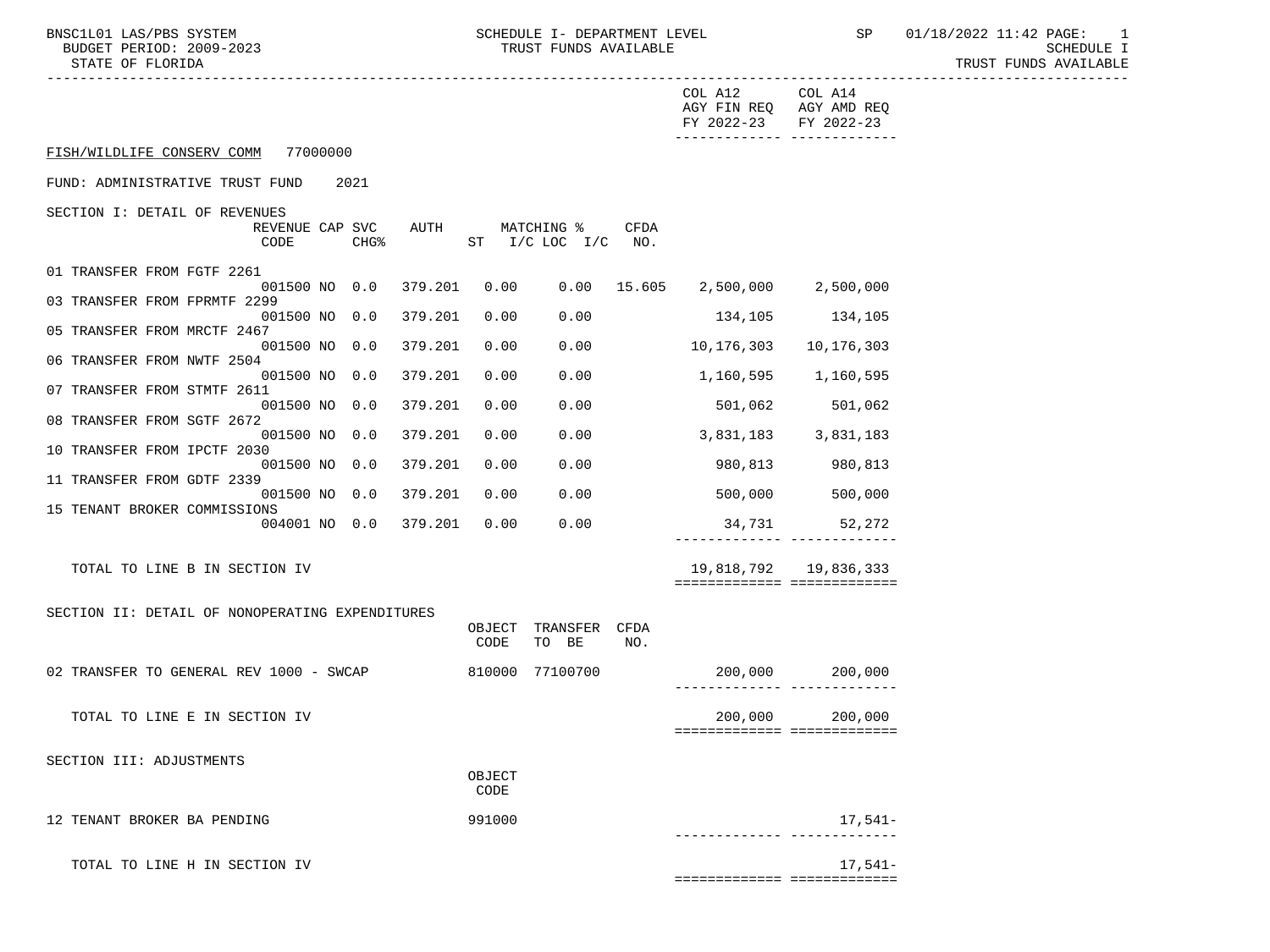-----------------------------------------------------------------------------------------------------------------------------------

| COL A12                 | COL A14 |
|-------------------------|---------|
| AGY FIN REQ AGY AMD REQ |         |
| FY 2022-23 FY 2022-23   |         |
|                         |         |

## FISH/WILDLIFE CONSERV COMM 77000000

FUND: ADMINISTRATIVE TRUST FUND 2021

SECTION IV: SUMMARY

| UNRESERVED FUND BALANCE - JULY 1               | . A )        |            |            |
|------------------------------------------------|--------------|------------|------------|
| ADD: REVENUES (FROM SECTION I)                 | (B)          | 19,818,792 | 19,836,333 |
| TOTAL FUNDS AVAILABLE (LINE A + LINE B)        | $\mathsf{C}$ | 19,818,792 | 19,836,333 |
| LESS: OPERATING EXPENDITURES                   | (D)          | 19,618,792 | 19,618,792 |
| LESS: NONOPERATING EXPENDITURES (SECTION II)   | (E)          | 200,000    | 200,000    |
| LESS: FIXED CAPITAL OUTLAY (TOTAL ONLY)        | F)           |            |            |
| UNRESERVED FUND BALANCE - JUNE 30 - BEFORE ADJ | (G)          |            | 17,541     |
| NET ADJUSTMENTS (FROM SECTION III)             | Ή.,          |            | $17.541-$  |
| ADJUSTED UNRESERVED FUND BALANCE - JUNE 30     | $\bot$ )     |            |            |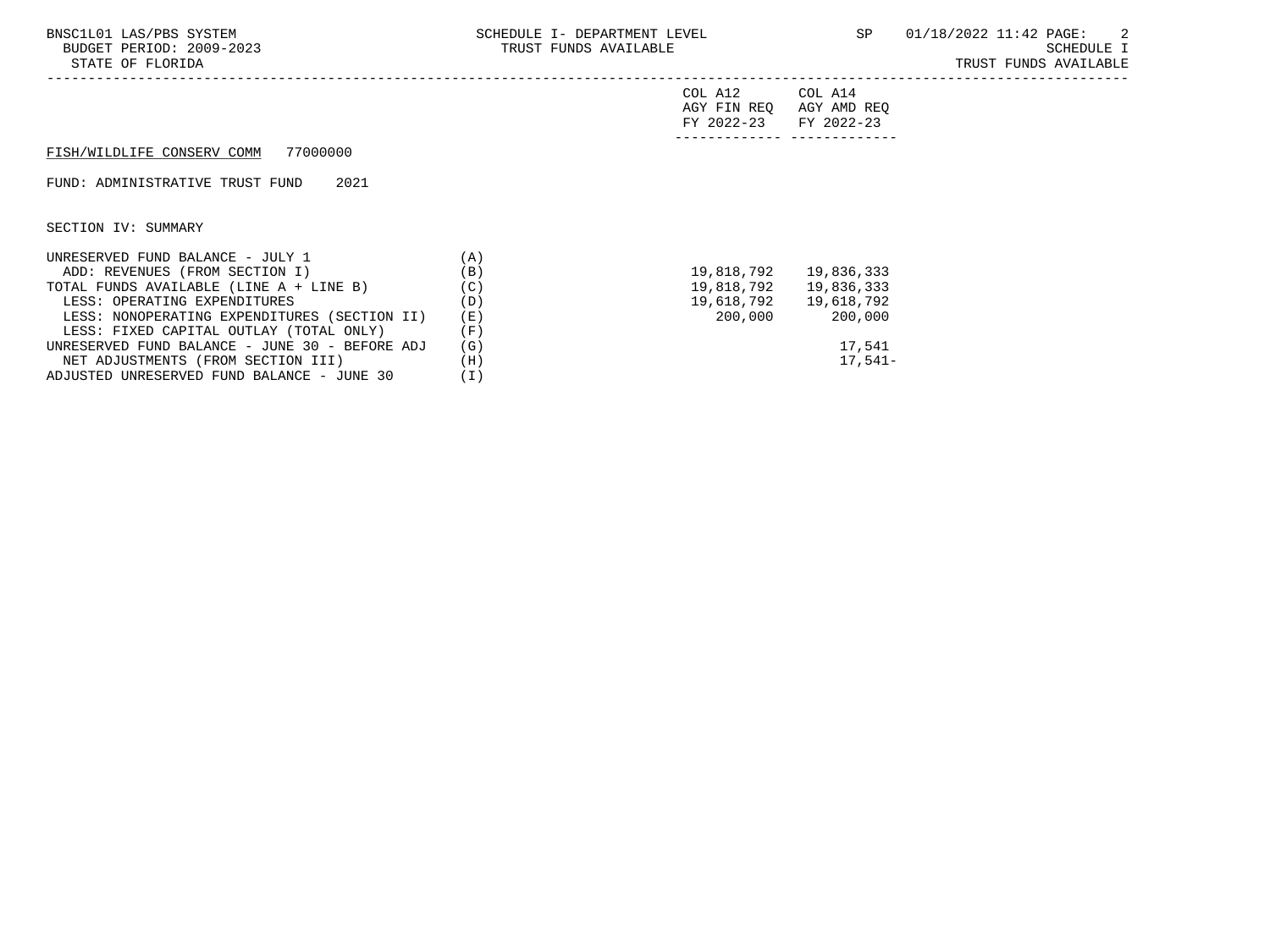BNSC1L01 LAS/PBS SYSTEM SCHEDULE I- DEPARTMENT LEVEL SP 01/18/2022 11:42 PAGE: 3<br>BUDGET PERIOD: 2009-2023 TRUST FUNDS AVAILABLE

TRUST FUNDS AVAILABLE

| STATE OF FLOKIDA                                                    |                                               |                         |                                                                                   | TRUST FUNDS AVAILABLE |
|---------------------------------------------------------------------|-----------------------------------------------|-------------------------|-----------------------------------------------------------------------------------|-----------------------|
|                                                                     |                                               | COL A12<br>FY 2022-23   | COL A14<br>AGY FIN REQ AGY AMD REQ<br>FY 2022-23<br>-------------- -------------- |                       |
| FISH/WILDLIFE CONSERV COMM 77000000                                 |                                               |                         |                                                                                   |                       |
| FUND: INVASIVE PLANT CONTROL TF<br>2030                             |                                               |                         |                                                                                   |                       |
| SECTION I: DETAIL OF REVENUES                                       |                                               |                         |                                                                                   |                       |
| REVENUE CAP SVC<br>CODE<br>CHG <sup>8</sup>                         | AUTH MATCHING %<br>CFDA<br>ST I/C LOC I/C NO. |                         |                                                                                   |                       |
| 01 \$2 BOAT REGISTRATION TR DHSMV - 2488<br>001620 NO 8.0<br>328.76 | 0.00<br>0.00                                  |                         | 1,635,282 1,635,282                                                               |                       |
| 02 40% COMMERCIAL BOAT TR DHSMV - 2488                              |                                               |                         |                                                                                   |                       |
| 001620 NO 8.0<br>328.76                                             | 0.00<br>0.00                                  | 430,000                 | 430,000                                                                           |                       |
| 04 FUEL TAX - TRANSFER FROM DOR 2319<br>001600 NO 0.0 206.606       | 0.00<br>0.00                                  |                         | 6,300,000 6,300,000                                                               |                       |
| 05 INTEREST EARNINGS                                                |                                               |                         |                                                                                   |                       |
| 17.61<br>000502 NO 8.0<br>08 FINES, FORFEITURES, AND JUDGEMENTS     | 0.00<br>0.00                                  | 95,000                  | 95,000                                                                            |                       |
| 001800 NO 8.0 379.502                                               | 0.00<br>0.00                                  | 1,000                   | 1,000                                                                             |                       |
| 09 SALE OF SURPLUS EQUIPMENT                                        |                                               |                         |                                                                                   |                       |
| 002900 NO 0.0 379.2203                                              | 0.00<br>0.00                                  |                         | 1,000 1,000                                                                       |                       |
| TOTAL TO LINE B IN SECTION IV                                       |                                               |                         | 8,462,282 8,462,282<br>============================                               |                       |
| SECTION II: DETAIL OF NONOPERATING EXPENDITURES                     |                                               |                         |                                                                                   |                       |
|                                                                     | OBJECT TRANSFER CFDA<br>CODE<br>TO BE<br>NO.  |                         |                                                                                   |                       |
| 01 TRANSFER TO ADMINISTRATIVE TF 2021                               | 810000 77100700                               |                         |                                                                                   |                       |
| 02 SERVICE CHARGE TO GENERAL REVENUE 1000                           | 880800                                        |                         |                                                                                   |                       |
| 03 5% RESERVE CALCULATION                                           | 999000                                        |                         | 327, 233 327, 233<br>_________________________________                            |                       |
| TOTAL TO LINE E IN SECTION IV                                       |                                               |                         | 1,480,949 1,480,949                                                               |                       |
|                                                                     |                                               |                         | ============================                                                      |                       |
| SECTION III: ADJUSTMENTS                                            |                                               |                         |                                                                                   |                       |
|                                                                     | OBJECT<br>CODE                                |                         |                                                                                   |                       |
|                                                                     |                                               | ______________ ________ |                                                                                   |                       |
| TOTAL TO LINE H IN SECTION IV                                       |                                               |                         |                                                                                   |                       |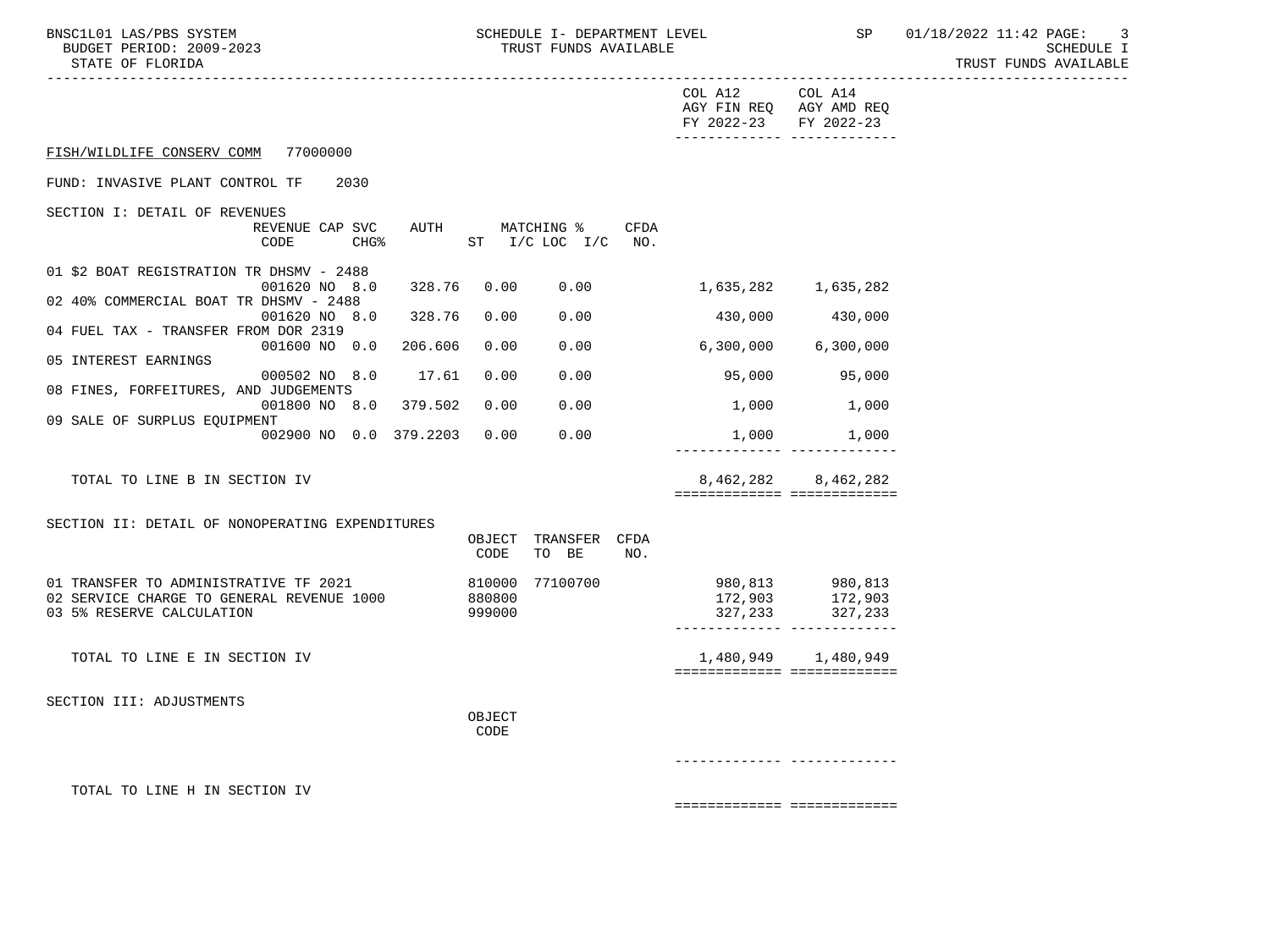| BNSC1L01 LAS/PBS SYSTEM<br>BUDGET PERIOD: 2009-2023<br>STATE OF FLORIDA                                                                                                                                                                                                                                                                                                                | SCHEDULE I- DEPARTMENT LEVEL<br>TRUST FUNDS AVAILABLE |                                                       |                                                                     |                                                                                                                        | SP 01/18/2022 11:42 PAGE: 4<br><b>SCHEDULE I</b><br>TRUST FUNDS AVAILABLE |
|----------------------------------------------------------------------------------------------------------------------------------------------------------------------------------------------------------------------------------------------------------------------------------------------------------------------------------------------------------------------------------------|-------------------------------------------------------|-------------------------------------------------------|---------------------------------------------------------------------|------------------------------------------------------------------------------------------------------------------------|---------------------------------------------------------------------------|
|                                                                                                                                                                                                                                                                                                                                                                                        |                                                       |                                                       | COL A12 COL A14<br>AGY FIN REQ AGY AMD REQ<br>FY 2022-23 FY 2022-23 | -------------- --------------                                                                                          |                                                                           |
| FISH/WILDLIFE CONSERV COMM 77000000                                                                                                                                                                                                                                                                                                                                                    |                                                       |                                                       |                                                                     |                                                                                                                        |                                                                           |
| FUND: INVASIVE PLANT CONTROL TF 2030                                                                                                                                                                                                                                                                                                                                                   |                                                       |                                                       |                                                                     |                                                                                                                        |                                                                           |
| SECTION IV: SUMMARY                                                                                                                                                                                                                                                                                                                                                                    |                                                       |                                                       |                                                                     |                                                                                                                        |                                                                           |
| UNRESERVED FUND BALANCE - JULY 1<br>ADD: REVENUES (FROM SECTION I)<br>TOTAL FUNDS AVAILABLE (LINE A + LINE B)<br>LESS: OPERATING EXPENDITURES<br>LESS: NONOPERATING EXPENDITURES (SECTION II)<br>LESS: FIXED CAPITAL OUTLAY (TOTAL ONLY)<br>UNRESERVED FUND BALANCE - JUNE 30 - BEFORE ADJ<br>NET ADJUSTMENTS (FROM SECTION III) (H)<br>ADJUSTED UNRESERVED FUND BALANCE - JUNE 30 (I) | (A)<br>(B)<br>(C)<br>(D)<br>( E )<br>(F)<br>(G)       |                                                       | 12,177,074 12,177,074<br>3,029,329<br>3,029,329                     | 3, 714, 792 3, 714, 792<br>8,462,282 8,462,282<br>7,666,796 7,666,796<br>1,480,949 1,480,949<br>3,029,329<br>3,029,329 |                                                                           |
| SCHEDULE IB: DETAIL OF UNRESERVED FUND BALANCE                                                                                                                                                                                                                                                                                                                                         | FUNDING SOURCE                                        | STATE(S) RESTRICTED(R)<br>NONSTATE(N) UNRESTRICTED(U) |                                                                     |                                                                                                                        |                                                                           |
| 01 VESSEL REGISTRATION FEES                                                                                                                                                                                                                                                                                                                                                            | $\mathbf S$                                           |                                                       | U 3,029,329 3,029,329                                               | ------- --------                                                                                                       |                                                                           |
| ADJUSTED UNRESERVED FUND BALANCE - JUNE 30                                                                                                                                                                                                                                                                                                                                             |                                                       |                                                       | ============================                                        | 3,029,329 3,029,329                                                                                                    |                                                                           |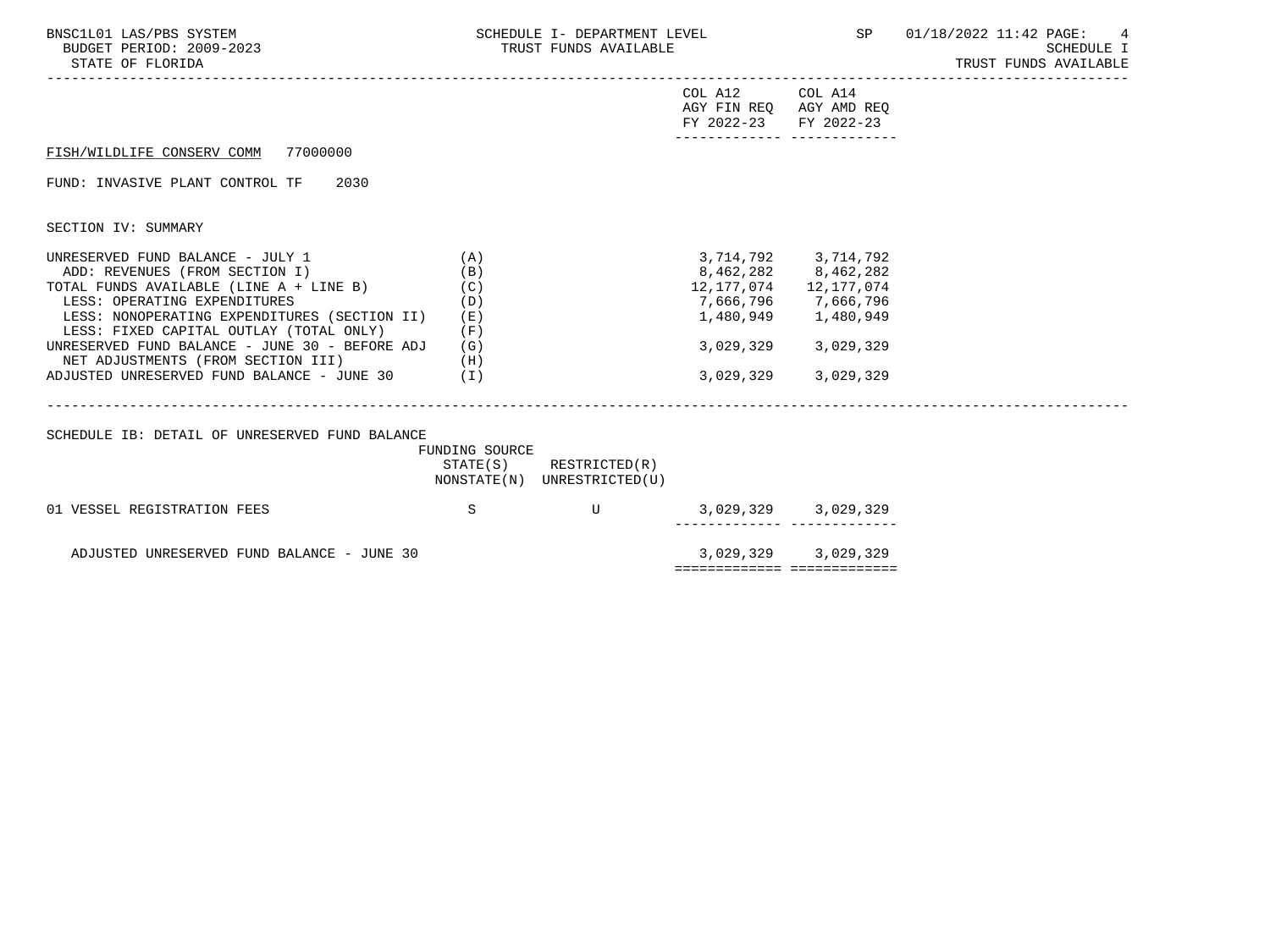BNSC1L01 LAS/PBS SYSTEM SCHEDULE I- DEPARTMENT LEVEL SP 01/18/2022 11:42 PAGE: 5<br>BUDGET PERIOD: 2009-2023 TRUST FUNDS AVAILABLE

|                                                 |                  |         |              |                |               | COL A12<br>FY 2022-23 FY 2022-23 | COL A14<br>AGY FIN REQ AGY AMD REQ |  |
|-------------------------------------------------|------------------|---------|--------------|----------------|---------------|----------------------------------|------------------------------------|--|
| FISH/WILDLIFE CONSERV COMM 77000000             |                  |         |              |                |               |                                  |                                    |  |
| FUND: FEDERAL GRANTS TRUST FUND                 | 2261             |         |              |                |               |                                  |                                    |  |
| SECTION I: DETAIL OF REVENUES                   |                  |         |              |                |               |                                  |                                    |  |
|                                                 | REVENUE CAP SVC  | AUTH    |              | MATCHING %     | CFDA          |                                  |                                    |  |
| CODE                                            | CHG <sup>8</sup> |         |              | ST I/C LOC I/C | NO.           |                                  |                                    |  |
| AB CAPE LEISURE CORP COMPOUND MGMT              |                  |         |              |                |               |                                  |                                    |  |
|                                                 | 002102 NO 0.0    | 379.204 | 0.00         | 0.00           |               | 25,000                           | 25,000                             |  |
| AC NURSERY AND FORESTRY PRODUCTS                |                  |         |              |                |               |                                  |                                    |  |
|                                                 | 000900 NO 0.0    | 379.204 | 0.00         | 0.00           |               | 225,000                          | 225,000                            |  |
| AD SALE OF RECYCLABLE MATERIALS                 |                  |         |              |                |               |                                  |                                    |  |
|                                                 | 001904 NO 0.0    | 379.204 | 0.00         | 0.00           |               | 1,000                            | 1,000                              |  |
| AE ENDANGERED SPECIES CONSERVATION              |                  |         |              |                |               |                                  |                                    |  |
|                                                 | 000700 NO 0.0    | 379.204 | 0.00         | 0.00           | 15.657        | 650,000                          | 650,000                            |  |
| AH TIMBER HARVESTING                            |                  |         |              |                |               |                                  |                                    |  |
|                                                 | 000900 NO 0.0    | 379.204 | 0.00         | 0.00           |               | 125,000                          | 125,000                            |  |
| AK FEDERAL GRANT W/ CFDA - DIRECT               |                  |         |              |                |               |                                  |                                    |  |
|                                                 | 000700 NO 0.0    | 379.204 | 0.00         | 0.00           | 99.999        | 575,000                          | 995,927                            |  |
| AM FEDERAL GRANT W/ CFDA - FWC INDIRECT         |                  |         |              |                |               |                                  |                                    |  |
|                                                 | 000700 NO 0.0    | 379.204 | 0.00         | 0.00           | 99.999        | 145,000                          | 145,000                            |  |
| AN FEDERAL GRANT W/ CFDA - SWCAP                |                  |         |              |                |               |                                  |                                    |  |
|                                                 | 000700 NO 0.0    | 379.204 | 0.00         | 0.00           | 99.999        | 225,000                          | 225,000                            |  |
| AO TRANSFER FROM DEM - 2261                     |                  |         |              |                |               |                                  |                                    |  |
|                                                 | 001510 NO 0.0    | 379.201 | 0.00         | 0.00           | 99.999        | 150,000                          | 150,000                            |  |
| AZ RECREATIONAL BOATING SAFETY DIRECT           |                  |         |              |                |               |                                  |                                    |  |
|                                                 | 000700 NO 0.0    | 379.204 | 0.00         | 0.00           | 97.012        | 11,500,000                       | 12,635,818                         |  |
| BA RECREATIONAL BOATING SAFETY INDIRECT         |                  |         |              |                |               |                                  |                                    |  |
|                                                 | 000799 NO 0.0    | 379.204 | 0.00         | 0.00           | 97.012        | 3,500,000                        | 3,500,000                          |  |
| BB WATER QUALITY MONITORING LWR CHARLOTTE       |                  |         |              |                |               |                                  |                                    |  |
|                                                 | 000700 NO 0.0    | 379.204 | 0.00         | 0.00           | 99.999        | 50,000                           | 50,000                             |  |
| BH HUNGRYLAND WMA LEMON GROVE MITIGATION PARCEL |                  |         |              |                |               |                                  |                                    |  |
|                                                 | 002100 NO 0.0    | 379.204 | 0.00         | 0.00           |               | 25,000                           | 25,000                             |  |
| BI FL BONNETETED BATS ASSESSMENT-MONITORING     |                  |         |              |                |               |                                  |                                    |  |
|                                                 | 000700 NO 0.0    | 379.204 | 0.00         | 0.00           |               | 99.999 350,000                   | 350,000                            |  |
| BO INTEREST EARNINGS                            |                  |         |              |                |               |                                  |                                    |  |
|                                                 | 000502 NO 0.0    | 379.204 | 0.00         | 0.00           |               | 150,000                          | 150,000                            |  |
| BQ OCALA YOUTH CAMP                             |                  |         |              |                |               |                                  |                                    |  |
|                                                 | 000100 YES 0.0   | 379.204 | 0.00         | 0.00           |               | 35,000                           | 35,000                             |  |
| CC EFFECTS OF THE JOE BAY CROCODILE SANCTUARY   |                  |         |              |                |               |                                  |                                    |  |
|                                                 | 000700 NO 0.0    |         | 379.204 0.00 |                | $0.00$ 15.944 | 150,000                          | 150,000                            |  |
| CI ACROPORA PAKMATA DEMOGRAPHIC MONITORING, GEO |                  |         |              |                |               |                                  |                                    |  |
|                                                 | 000700 NO 0.0    | 379.204 | 0.00         | 0.00           | 11.472        | 125,000                          | 125,000                            |  |
| CJ AGRICULTURAL CONSERVATION EASEMENT PRGM W NA |                  |         |              |                |               |                                  |                                    |  |
|                                                 | 000700 NO 0.0    | 379.204 | 0.00         | 0.00           | 10.931        | 70,000                           | 70,000                             |  |
| CL ANALYSIS INTO NEUROTOXIC SHELLFISH POISONING |                  |         |              |                |               |                                  |                                    |  |
|                                                 | 000700 NO 0.0    | 379.204 | 0.00         | 0.00           | 11.478        | 40,000                           | 40,000                             |  |
| CN ARMY COE REMOVAL OF AQUATIC GR - ID          |                  |         |              |                |               |                                  |                                    |  |
|                                                 | 001970 NO 0.0    | 379.204 | 0.00         | 0.00           | 99.999        | 140,000                          | 140,000                            |  |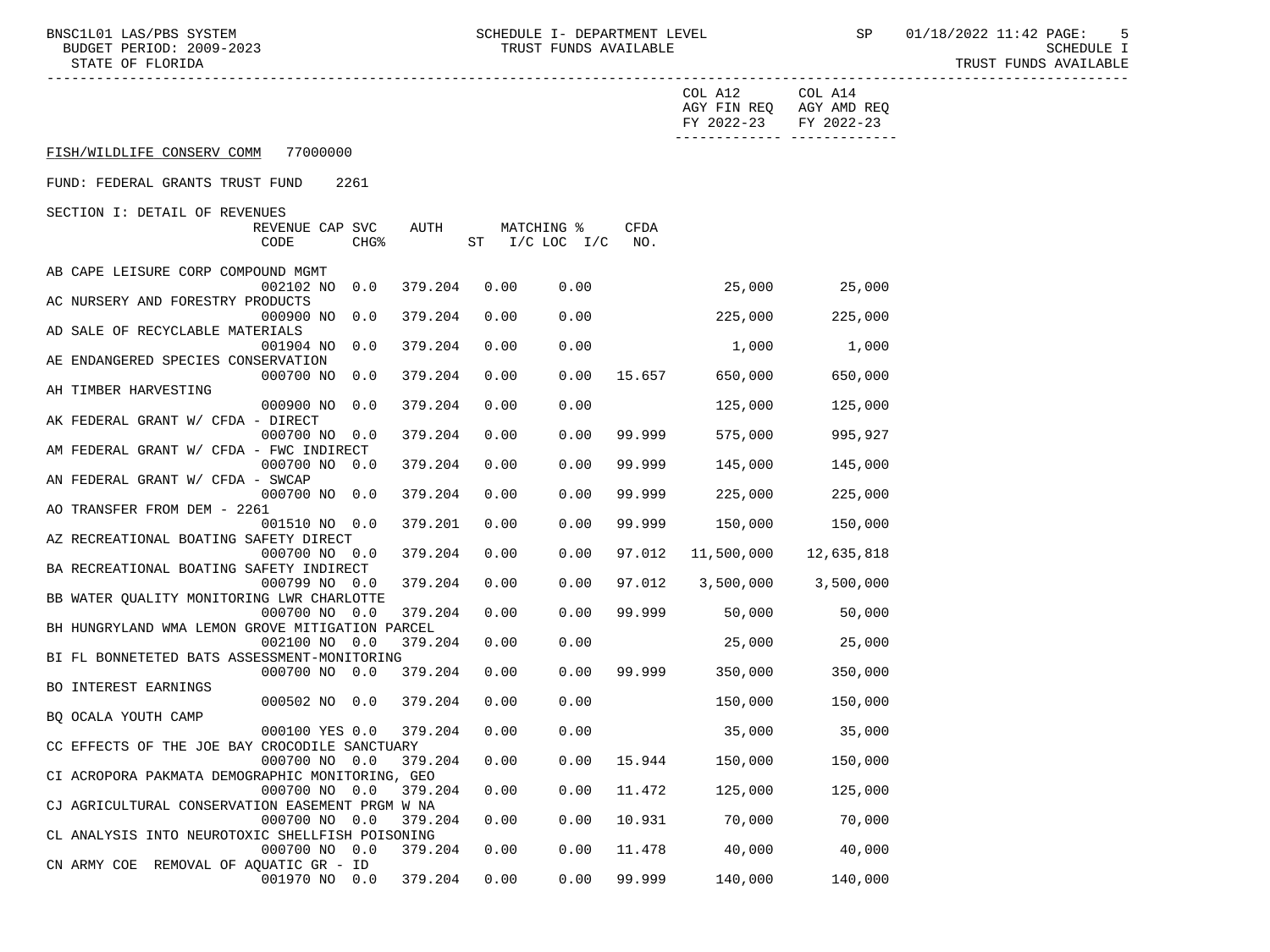|                                                                                                        | COL A12<br>FY 2022-23 | COL A14<br>AGY FIN REQ AGY AMD REQ<br>FY 2022-23 |
|--------------------------------------------------------------------------------------------------------|-----------------------|--------------------------------------------------|
| FISH/WILDLIFE CONSERV COMM 77000000                                                                    |                       |                                                  |
| FUND: FEDERAL GRANTS TRUST FUND<br>2261                                                                |                       |                                                  |
| SECTION I: DETAIL OF REVENUES                                                                          |                       |                                                  |
| AUTH<br>MATCHING %<br>CFDA<br>REVENUE CAP SVC                                                          |                       |                                                  |
| ST I/C LOC I/C<br>CODE<br>CHG <sup>8</sup><br>NO.                                                      |                       |                                                  |
|                                                                                                        |                       |                                                  |
| CP ASSESSMENT OF LOGGERHEAD TURTLES USING GENET                                                        |                       |                                                  |
| 000700 NO 0.0<br>379.204<br>0.00<br>0.00<br>11.472                                                     | 200,000               | 200,000                                          |
| CR BIOLOGICAL SAMPLING PROGRAM                                                                         |                       |                                                  |
| 11.434<br>000700 NO 0.0<br>379.204<br>0.00<br>0.00                                                     | 550,000               | 550,000                                          |
| CY CO-DEV & IMPLEMENTATION OF STATE-FED CONSVR                                                         |                       |                                                  |
| 15.670<br>000700 NO 0.0<br>379.204<br>0.00<br>0.00                                                     | 175,000               | 175,000                                          |
| C6 MARINE FISHERIES DISASTER RECOVERY - DIRECT                                                         |                       |                                                  |
| 11.022<br>000700 NO 0.0<br>0.00<br>0.00<br>379.204<br>C7 MARINE FISHERIES DISASTER RECOVERY - INDIRECT | 2,750,000             | 2,750,000                                        |
| 11.022<br>000799 NO 0.0<br>0.00<br>0.00<br>379.204                                                     | 700,000               | 700,000                                          |
| DA CONSERVATION LAW ENFORCEMENT OFFICER-CLEO AT                                                        |                       |                                                  |
| 000700 NO 0.0<br>379.204<br>0.00<br>0.00<br>12.632                                                     | 575,000               | 575,000                                          |
| DG DATA CAPS, FRESHWATER AND TERRESTRIAL PROJEC                                                        |                       |                                                  |
| 000700 NO 0.0<br>379.204<br>0.00<br>15.634<br>0.00                                                     | 275,000               | 275,000                                          |
| DJ DEV & ASSESS FOR IMPROVING STOCK ENHANCEMENT                                                        |                       |                                                  |
| 000700 NO 0.0<br>379.204<br>0.00<br>0.00<br>15.605                                                     | 475,000               | 475,000                                          |
| DV ENHANCEMENT OF REC FISHERIES - DIRECT                                                               |                       |                                                  |
| 15.605<br>000700 NO 0.0<br>379.204<br>0.00<br>0.00                                                     | 375,000               | 375,000                                          |
| DX ESCAMBIA ARCHERY PARK/TENOROC SHTG RNG IMPRV                                                        |                       |                                                  |
| 15.611<br>000700 NO 0.0<br>379.204<br>0.00<br>0.00                                                     | 150,000               | 150,000                                          |
| DZ EVI SIZE & AGE OF SOUTH ATLANTIC SNAPPER FIS                                                        |                       |                                                  |
| 0.00<br>11.454<br>000700 NO 0.0<br>379.204<br>0.00                                                     | 110,000               | 110,000                                          |
| EA FISH-MACROINVERTEBRATE NEKTON SUP JAX H - D                                                         |                       |                                                  |
| 15.611<br>000700 NO 0.0<br>379.204<br>0.00<br>0.00                                                     | 200,000               | 200,000                                          |
| EB FISHERY DEPENDENT SPORTFISH DATA COLLECTION                                                         |                       |                                                  |
| 15.605<br>000700 NO 0.0<br>379.204<br>0.00<br>0.00                                                     | 275,000               | 275,000                                          |
| EC FL CORAL REEF INITIATIVE PROJECT<br>0.00<br>66.436<br>000700 NO 0.0<br>379.204<br>0.00              | 40,000                | 40,000                                           |
| EF FL NESTING BEACH SURVEYS, SNBS AND INBS PROG                                                        |                       |                                                  |
| 15.615<br>000700 NO 0.0<br>379.204<br>0.00<br>0.00                                                     | 40,000                | 40,000                                           |
| EH FRESHWATER FISHERIES MANAGEMENT - DIRECT                                                            |                       |                                                  |
| 0.00<br>000700 NO 0.0<br>379.204<br>0.00                                                               | 15.605<br>3,400,000   | 3,400,000                                        |
| EZ HEALTH MONITORING OF FLORIDA'S SPORT FISH                                                           |                       |                                                  |
| 000700 NO 0.0 379.204     0.00     0.00     15.605                           950,000                   |                       | 950,000                                          |
| FB HUNTER EDUCATION - DIRECT                                                                           |                       |                                                  |
| 15.626<br>000700 NO 0.0<br>379.204<br>0.00<br>0.00                                                     | 3,400,000             | 4,900,000                                        |
| FC HUNTER EDUCATION - INDIRECT                                                                         |                       |                                                  |
| 15.626<br>000799 NO 0.0<br>379.204<br>0.00<br>0.00                                                     | 475,000               | 475,000                                          |
| FM HISTORY & ECOLOGY OF COASTAL - DIRECT                                                               |                       |                                                  |
| 379.204<br>0.00<br>0.00<br>15.605<br>000700 NO 0.0                                                     | 750,000               | 750,000                                          |
| FN JOE BUDD YOUTH CONSER CENTER SHOOTING SPORTS                                                        |                       |                                                  |
| 15.611<br>000700 NO 0.0<br>379.204<br>0.00<br>0.00                                                     | 750,000               | 750,000                                          |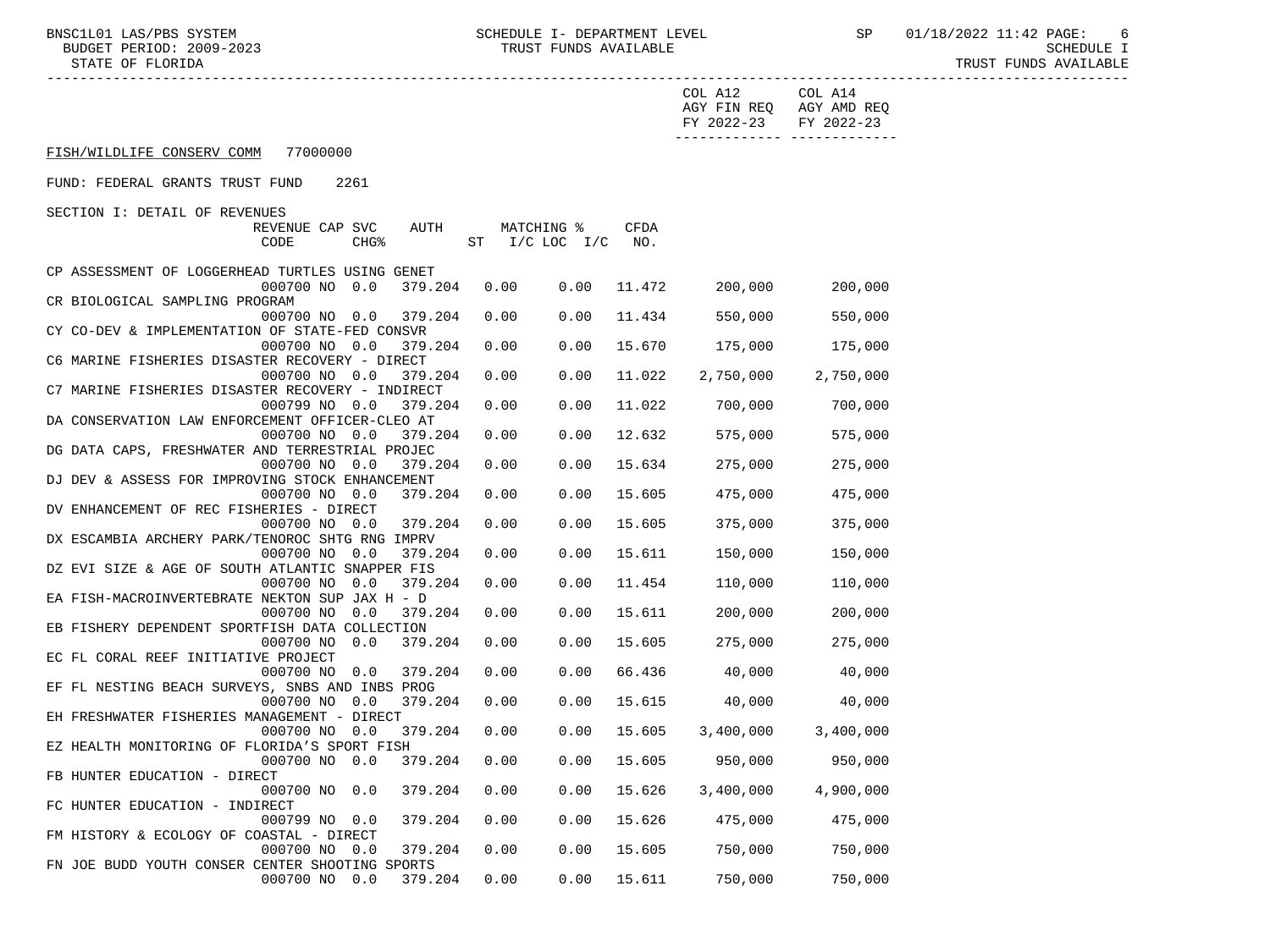|                                                 |      |                    |        | COL A12<br>FY 2022-23 | COL A14<br>AGY FIN REQ AGY AMD REQ<br>FY 2022-23 |  |
|-------------------------------------------------|------|--------------------|--------|-----------------------|--------------------------------------------------|--|
|                                                 |      |                    |        |                       |                                                  |  |
| FISH/WILDLIFE CONSERV COMM 77000000             |      |                    |        |                       |                                                  |  |
| FUND: FEDERAL GRANTS TRUST FUND<br>2261         |      |                    |        |                       |                                                  |  |
| SECTION I: DETAIL OF REVENUES                   |      |                    |        |                       |                                                  |  |
| REVENUE CAP SVC<br>AUTH                         |      | MATCHING %         | CFDA   |                       |                                                  |  |
| CODE<br>CHG <sup>8</sup>                        |      | ST I/C LOC I/C NO. |        |                       |                                                  |  |
| FP LISTED SPECIES CONSERVA & RECOVERY, OPPOR &  |      |                    |        |                       |                                                  |  |
| 000700 NO 0.0<br>379.204                        | 0.00 | 0.00               |        | 15.657 45,000         | 45,000                                           |  |
| FS MAINTENANCE & REFINEMENT OF ECOSPECIES WEB   |      |                    |        |                       |                                                  |  |
| 000700 NO 0.0<br>379.204                        | 0.00 | 0.00               | 11.441 | 35,000                | 35,000                                           |  |
| FU MAMMAL STRANDING NETWORK CONNECTION & ANALYS |      |                    |        |                       |                                                  |  |
| 000700 NO 0.0<br>379.204                        | 0.00 | 0.00               | 11.439 | 35,000                | 35,000                                           |  |
| GH NATURAL PINELANDS POCKET GOPHER PROJECT      |      |                    |        |                       |                                                  |  |
|                                                 |      | 0.00               | 15.634 | 20,000                | 20,000                                           |  |
| 000700 NO 0.0 379.204                           | 0.00 |                    |        |                       |                                                  |  |
| GI NE FL BLUE CRAB FISHERY PROFILE & HORSESHOE  |      |                    |        |                       |                                                  |  |
| 000700 NO 0.0<br>379.204                        | 0.00 | 0.00               | 11.407 | 225,000               | 225,000                                          |  |
| GJ OPERATIONS PROJECT GRANT CYCLE               |      |                    |        |                       |                                                  |  |
| 000700 NO 0.0<br>379.204                        | 0.00 | 0.00               | 15.634 | 10,000                | 10,000                                           |  |
| GK ORGANIC BIOMASS & BICHEM IN BLUE CARBON ECO  |      |                    |        |                       |                                                  |  |
| 000700 NO 0.0<br>379.204                        | 0.00 | 0.00               | 10.310 | 45,000                | 45,000                                           |  |
| GN PCMHAB INPLEMENTING THE KARENIA TRICORDER    |      |                    |        |                       |                                                  |  |
| 000700 NO 0.0<br>379.204                        | 0.00 | 0.00               | 11.478 | 50,000                | 50,000                                           |  |
| GU REDUCING CORAL REEF FISH BYCATCH & SPINY LOB |      |                    |        |                       |                                                  |  |
| 000700 NO 0.0<br>379.204                        | 0.00 | 0.00               | 11.482 | 150,000               | 150,000                                          |  |
| GV REMOTE SENSE ALGORITHMS WATER QUAL PRIM      |      |                    |        |                       |                                                  |  |
| 000700 NO 0.0<br>379.204                        | 0.00 | 0.00               | 43.001 | 150,000               | 150,000                                          |  |
| GW REPRESENTATIVE BIOLOGICAL SAMPLING OF REC    |      |                    |        |                       |                                                  |  |
| 000700 NO 0.0<br>379.204                        | 0.00 | 0.00               | 11.433 | 50,000                | 50,000                                           |  |
| GX REPRODUCTIVE RESILENCE & MOVEMENT ECOLOGY    |      |                    |        |                       |                                                  |  |
| 000700 NO 0.0<br>379.204                        | 0.00 | 0.00               | 15.605 | 650,000               | 650,000                                          |  |
| HC SEAGRASS DIE-OFF AND RECOVERY IN FLORIDA BAY |      |                    |        |                       |                                                  |  |
| 000700 NO 0.0<br>379.204                        | 0.00 | 0.00               | 15.944 | 125,000               | 125,000                                          |  |
| HF SPAWNING AGGREGATION & REPRODUCTIVE          |      |                    |        |                       |                                                  |  |
| 000700 NO 0.0<br>379.204                        | 0.00 | 0.00               | 11.433 | 350,000               | 350,000                                          |  |
| HJ STATE WILDLIFE GRANT TERRESTRIAL PROJECTS    |      |                    |        |                       |                                                  |  |
| 000700 NO 0.0<br>379.204                        | 0.00 | 0.00               | 15.634 | 750,000               | 750,000                                          |  |
| HS WILDLIFE MGMT AREA DEVELOPMENT & MAINTENANCE |      |                    |        |                       |                                                  |  |
| 000700 NO 0.0 379.204 0.00                      |      | 0.00               |        |                       | 15,600,000                                       |  |
| IV PERQUISITES                                  |      |                    |        |                       |                                                  |  |
| 001905 YES 0.0 379.204 0.00 0.00                |      |                    |        | 35,000                | 35,000                                           |  |
|                                                 |      |                    |        |                       |                                                  |  |
| JA JOINT ENFORCMENT AGREEMENT - ID              |      |                    |        |                       |                                                  |  |
| 001970 NO 0.0<br>379.204                        | 0.00 | 0.00               | 97.056 | 2,500,000             | 2,500,000                                        |  |
| JB MICROBIOME STONY CORAL TISSUE LOSS DISEASE   |      |                    |        |                       |                                                  |  |
| 007000 NO 0.0<br>379.204                        | 0.00 | 0.00               | 66.436 | 100,000               | 100,000                                          |  |
| JE ACOUSTIC TELEMETRY & SAT TAG COBIA M - D     |      |                    |        |                       |                                                  |  |
| 000700 NO 0.0<br>379.204                        | 0.00 | 0.00               | 11.454 | 2,000                 | 2,000                                            |  |
| JJ WEKIVA TO OCALA GREENWAY SCRIB PARCEL        |      |                    |        |                       |                                                  |  |
| 000700 NO 0.0<br>379.204                        | 0.00 | 0.00               | 15.615 | 35,000                | 35,000                                           |  |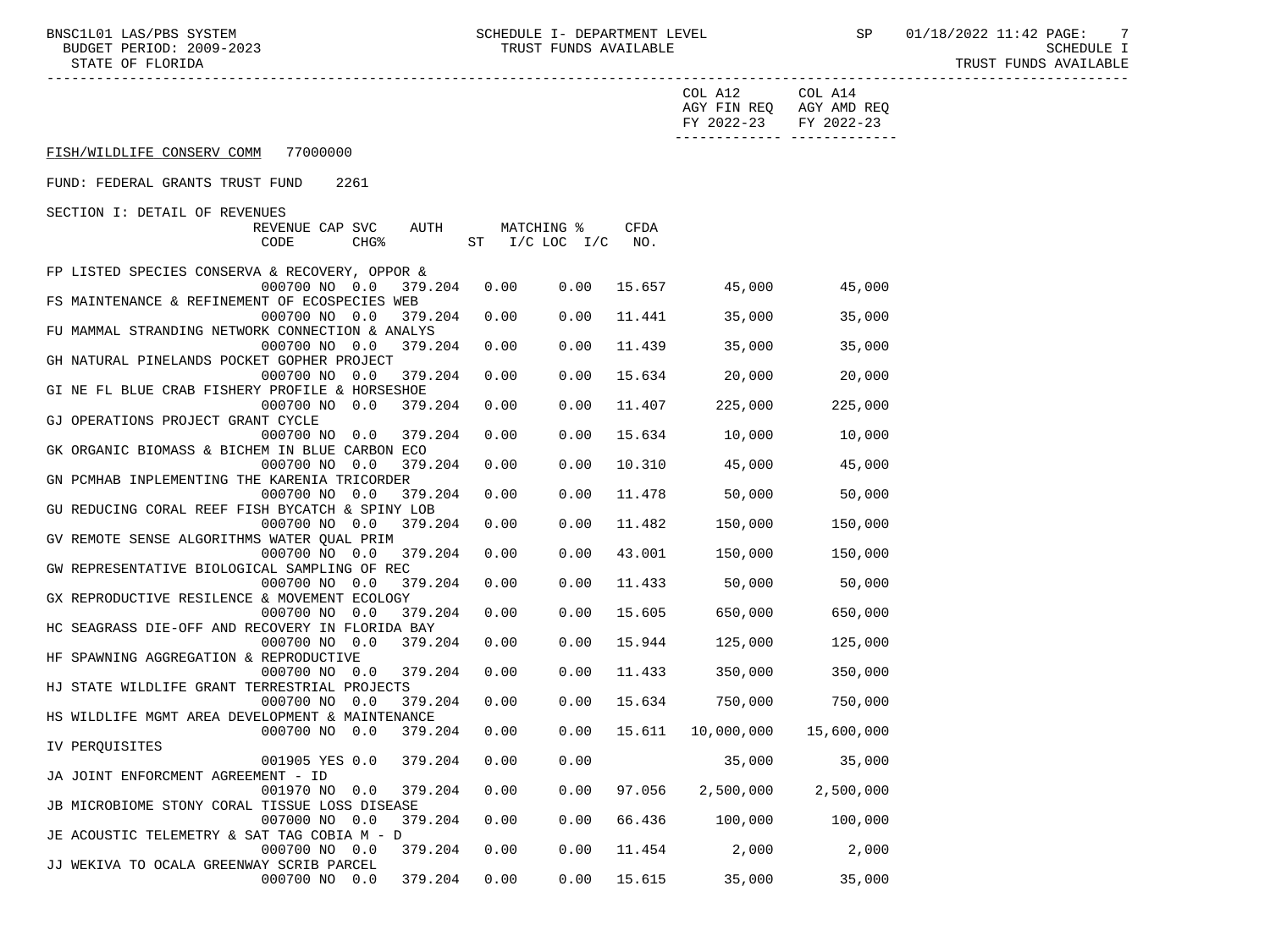|                                                                                   |        | COL A12                           | COL A14<br>AGY FIN REQ AGY AMD REQ |
|-----------------------------------------------------------------------------------|--------|-----------------------------------|------------------------------------|
|                                                                                   |        | FY 2022-23 FY 2022-23             |                                    |
| FISH/WILDLIFE CONSERV COMM 77000000                                               |        |                                   | -------------- --------------      |
| FUND: FEDERAL GRANTS TRUST FUND<br>2261                                           |        |                                   |                                    |
| SECTION I: DETAIL OF REVENUES                                                     |        |                                   |                                    |
| AUTH<br>MATCHING %<br>REVENUE CAP SVC                                             | CFDA   |                                   |                                    |
| ST I/C LOC I/C NO.<br>CODE<br>CHG <sup>8</sup>                                    |        |                                   |                                    |
| JL RECFIN/COMFIN INFORMATION & DATA MANAGEMENT 2                                  |        |                                   |                                    |
| 000700 NO 0.0<br>379.204<br>0.00                                                  |        | $0.00$ 11.439 1,850,000 1,850,000 |                                    |
| JM SEX DETERMINATION IN ENDANGERED STRUGEON                                       |        |                                   |                                    |
| 0.00<br>000700 NO 0.0<br>379.204<br>0.00                                          |        | 15.615 23,000 23,000              |                                    |
| JN INVENTORY OF GULF OF MEXICO ECOSYSTEM                                          |        |                                   |                                    |
| 0.00<br>0.00<br>000700 NO 0.0<br>379.204                                          |        | 11.451 9,000                      | 9,000                              |
| JQ RECFIN/COMFIN INFORMATION & DATA MANAGEMENT 1                                  |        |                                   |                                    |
| 0.00<br>000700 NO 0.0<br>379.204<br>0.00                                          | 11.439 |                                   | 1,250,000 1,250,000                |
| XU DEV INDICIES AGE SIZE RED SNAPPER                                              |        |                                   |                                    |
| 0.00<br>0.00<br>000700 NO 0.0<br>379.204                                          | 11.433 | 30,000                            | 30,000                             |
| XY DESIGN CONST ADMIN PERMITS NEW MARINE CENTER                                   |        |                                   |                                    |
| 0.00<br>000700 NO 0.0<br>379.204<br>0.00                                          | 11.433 | 30,000                            | 30,000                             |
| Z9 FRESHWATER FISHERIES MGMT - INDIRECT                                           |        |                                   |                                    |
| 0.00<br>000700 NO 0.0<br>379.204<br>0.00                                          | 15.605 | 2,000,000                         | 2,000,000                          |
| 01 FL IMPLEMENTIAN OF A DOCKSIDE SURVEY                                           |        |                                   |                                    |
| 0.00<br>0.00<br>000700 NO 0.0<br>379.204                                          | 15.605 | 15,000                            | 15,000                             |
| 06 MOBILE CAMERA SURVEY REEF FISH SIZE                                            |        |                                   |                                    |
| 379.204<br>0.00<br>0.00<br>000700 NO 0.0                                          | 11.454 | 740,000                           | 740,000                            |
| 08 ANGLER AND BOATER OUTREACH                                                     |        |                                   |                                    |
| 0.00<br>0.00<br>000700 NO 0.0<br>379.204                                          | 15.605 | 250,000                           | 250,000                            |
| 10 COMBINING STABLE ISOTYPE & HATCHLING PRODUCT                                   |        |                                   |                                    |
| 0.00<br>0.00<br>000700 NO 0.0<br>379.204                                          | 11.472 | 15,000                            | 15,000                             |
| 11 CONNECTING SAWFISH NURSERIES TO ADULT HABITAT                                  |        |                                   |                                    |
| 0.00<br>000700 NO 0.0<br>379.204<br>0.00                                          | 11.472 | 250,000                           | 250,000                            |
| 15 RESTORE MONITOR FOR ROBINSON PRESERVE WETLAND<br>0.00<br>000700 NO 0.0<br>0.00 | 99.999 | 4,000                             |                                    |
| 379.204<br>24 CESU-PARK WIDE FISHRY MONITOR STOCK ASSES                           |        |                                   | 4,000                              |
| 0.00<br>0.00<br>000700 NO 0.0<br>379.204                                          | 15.945 | 75,000                            | 75,000                             |
| 25 CHARACTERIZATION OF ROOST-FORAGING HABITAT FL                                  |        |                                   |                                    |
| 000700 NO 0.0<br>379.204<br>0.00                                                  |        | $0.00$ 15.657 15,000              | 15,000                             |
| 27 CLIMATE ADAPTATION & MARINE                                                    |        |                                   |                                    |
| 000700 NO 0.0 379.204 0.00                                                        |        | $0.00$ 15.634 130,000             | 130,000                            |
| 28 CONTINUATION OF STUDY OF SEA TURTLES                                           |        |                                   |                                    |
| 000700 NO 0.0 379.204 0.00 0.00 11.472 150,000                                    |        |                                   | 150,000                            |
| 29 NMFS COOPERATIVE MONITORING - DIRECT                                           |        |                                   |                                    |
| 000700 NO 0.0<br>379.204<br>0.00<br>0.00                                          | 11.435 | 625,000                           | 625,000                            |
| 31 COORDINATION ADMINISTRATION OF FL MARINE SFR                                   |        |                                   |                                    |
| 379.204<br>0.00<br>000700 NO 0.0<br>0.00                                          | 15.605 | 40,000                            | 40,000                             |
| 32 CORAL DISEASE RESPONSE DATA MANAGEMENT                                         |        |                                   |                                    |
| 000700 NO 0.0<br>379.204<br>0.00<br>0.00                                          | 66.461 | 65,000                            | 65,000                             |
| 34 DEV TECHNIQUES FOR PROD QUALITY & EFFICIENCY                                   |        |                                   |                                    |
| 000700 NO 0.0<br>379.204<br>0.00<br>0.00                                          | 15.605 | 415,000                           | 415,000                            |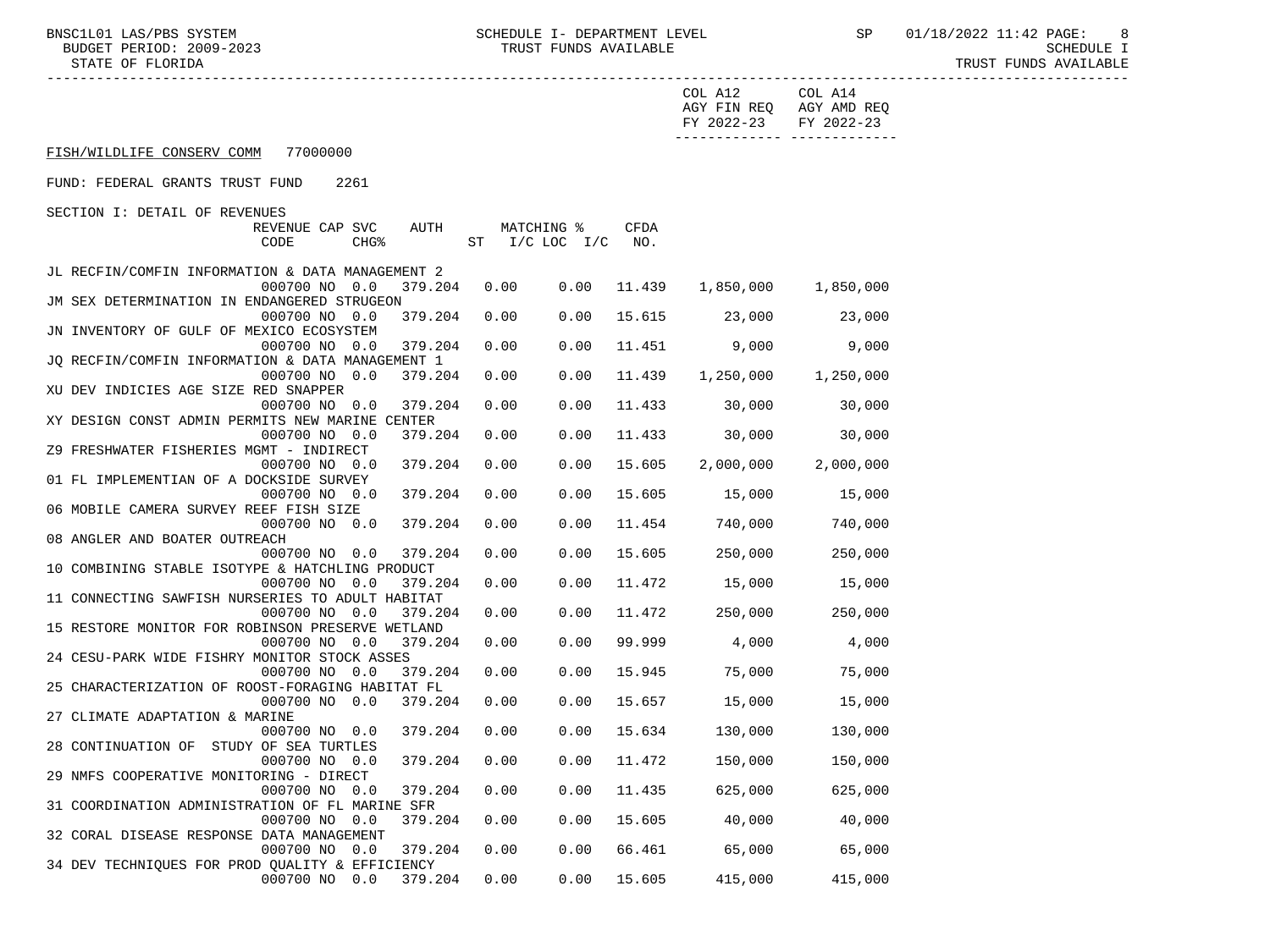STATE OF FLORIDA TRUST FUNDS AVAILABLE

|                                                                  |                       |         |                |            |             | COL A12<br>FY 2022-23                                        | COL A14<br>AGY FIN REQ AGY AMD REQ<br>FY 2022-23<br>_______________________________ |
|------------------------------------------------------------------|-----------------------|---------|----------------|------------|-------------|--------------------------------------------------------------|-------------------------------------------------------------------------------------|
| FISH/WILDLIFE CONSERV COMM 77000000                              |                       |         |                |            |             |                                                              |                                                                                     |
| FUND: FEDERAL GRANTS TRUST FUND                                  | 2261                  |         |                |            |             |                                                              |                                                                                     |
| SECTION I: DETAIL OF REVENUES                                    |                       |         |                |            |             |                                                              |                                                                                     |
| REVENUE CAP SVC<br>CODE                                          | CHG <sup>8</sup>      | AUTH    | ST I/C LOC I/C | MATCHING % | CFDA<br>NO. |                                                              |                                                                                     |
| 36 ENV QUALITY INCENTIVES PGM CONSERV TECH                       |                       |         |                |            |             |                                                              |                                                                                     |
| 000700 NO 0.0<br>43 NORTH ATLANTIC RIGHT WHALE RECOVERY - DIRECT |                       | 379.204 | 0.00           | 0.00       |             | 10.902 43,000                                                | 43,000                                                                              |
| 000700 NO 0.0                                                    |                       | 379.204 | 0.00           | 0.00       |             | 11.472 775,000                                               | 775,000                                                                             |
| 44 FL HEAD BOAT DATA COLLECTION PGM                              |                       |         |                |            |             |                                                              |                                                                                     |
| 000700 NO 0.0<br>45 MARINE RECREATIONAL FISHERY STATISTICAL DATA |                       | 379.204 | 0.00           | 0.00       | 11.434      | 280,000                                                      | 280,000                                                                             |
| 000700 NO 0.0                                                    |                       | 379.204 | 0.00           | 0.00       | 15.605      | 1,750,000                                                    | 1,750,000                                                                           |
| 46 KEYS NATIONAL MARINE SANCTUARY DATA MANA                      |                       |         |                |            |             |                                                              |                                                                                     |
|                                                                  | 000700 NO 0.0 379.204 |         | 0.00           | 0.00       | 66.436      | 340,000                                                      | 340,000                                                                             |
| 47 FLORIDA ATLANTIC STOCK ASSESSMENT - DIRECT<br>000700 NO 0.0   |                       | 379.204 | 0.00           | 0.00       |             | 11.474 360,000                                               | 360,000                                                                             |
| 48 REEF RESILIENCE PROG DISTURBANCE RESPONS                      |                       |         |                |            |             |                                                              |                                                                                     |
|                                                                  | 000700 NO 0.0 379.204 |         | 0.00           | 0.00       | 11.482      | 70,000                                                       | 70,000                                                                              |
| 51 HCP FOR SPECIAL EVENTS IN FORT LAUDERDALE<br>000700 NO 0.0    |                       | 379.204 | 0.00           | 0.00       | 15.615      | 35,000                                                       | 35,000                                                                              |
| 53 HURRICANE IRMA FISHERY DISASTER RECOVERY                      |                       |         |                |            |             |                                                              |                                                                                     |
| 000700 NO 0.0                                                    |                       | 379.204 | 0.00           | 0.00       | 11.022      | 3,000,000                                                    | 3,991,000                                                                           |
| 56 JUV GULF STURGEON-POPULATION DYNAMICS-HABITAT                 |                       |         |                |            |             |                                                              |                                                                                     |
| 000700 NO 0.0                                                    |                       | 379.204 | 0.00           | 0.00       | 15.658      | 175,000                                                      | 325,000                                                                             |
| 57 MONITORING & MARINE PROJECTS<br>000700 NO 0.0                 |                       | 379.204 | 0.00           | 0.00       |             | 15.634 400,000                                               | 400,000                                                                             |
| 58 MULTISPECIS-ASSET MGMT OF ESTUARINE-COASTA                    |                       |         |                |            |             |                                                              |                                                                                     |
|                                                                  | 000700 NO 0.0 379.204 |         | 0.00           | 0.00       | 15.605      | 575,000                                                      | 575,000                                                                             |
| 62 BOATING ACCESS - DIRECT                                       |                       |         |                |            |             |                                                              |                                                                                     |
| 000700 NO 0.0<br>63 BOATING ACCESS - INDIRECT                    |                       | 379.204 | 0.00           | 0.00       | 15.605      | 3,000,000                                                    | 3,000,000                                                                           |
| 000700 NO 0.0                                                    |                       | 379.204 | 0.00           | 0.00       | 15.605      | 1,000,000                                                    | 1,000,000                                                                           |
| 68 DEVELOP MGMT TOOLS ASSES SEAGRASS TO SULFIDE                  |                       |         |                |            |             |                                                              |                                                                                     |
| 001970 NO 0.0                                                    |                       | 379.204 | 0.00           | 0.00       |             | 15.945 2,300                                                 | 2,300                                                                               |
| 70 IRON RANGERS<br>000100 YES 0.0 379.204                        |                       |         | 0.00           | 0.00       |             | 15.611 75,000                                                | 75,000                                                                              |
| 71 GRAZING LEASES                                                |                       |         |                |            |             |                                                              |                                                                                     |
|                                                                  |                       |         |                |            |             | 000100 YES 0.0 379.204  0.00  0.00  15.611  600,000  600,000 |                                                                                     |
| 73 APIARY CONTRACTS                                              |                       |         |                |            |             |                                                              |                                                                                     |
| 002101 NO 0.0<br>79 BILLBOARD LEASES                             |                       | 379.204 | 0.00           | 0.00       | 15.611      | 5,500                                                        | 5,500                                                                               |
| 002100 NO 0.0                                                    |                       | 379.204 | 0.00           | 0.00       | 15.611      | 35,000                                                       | 35,000                                                                              |
| 86 TRANSFER SUBJECT TO SERVICE CHARGE DMS 251                    |                       |         |                |            |             |                                                              |                                                                                     |
| 001520 NO 0.0                                                    |                       | 379.204 | 0.00           | 0.00       | 10.120      | 125,000                                                      | 125,000                                                                             |
| 90 INDIAN RIVER CO PUBLIC SHOOTING RANGE<br>000100 YES 0.0       |                       | 379.204 | 0.00           | 0.00       |             | 125,000                                                      | 125,000                                                                             |
|                                                                  |                       |         |                |            |             |                                                              |                                                                                     |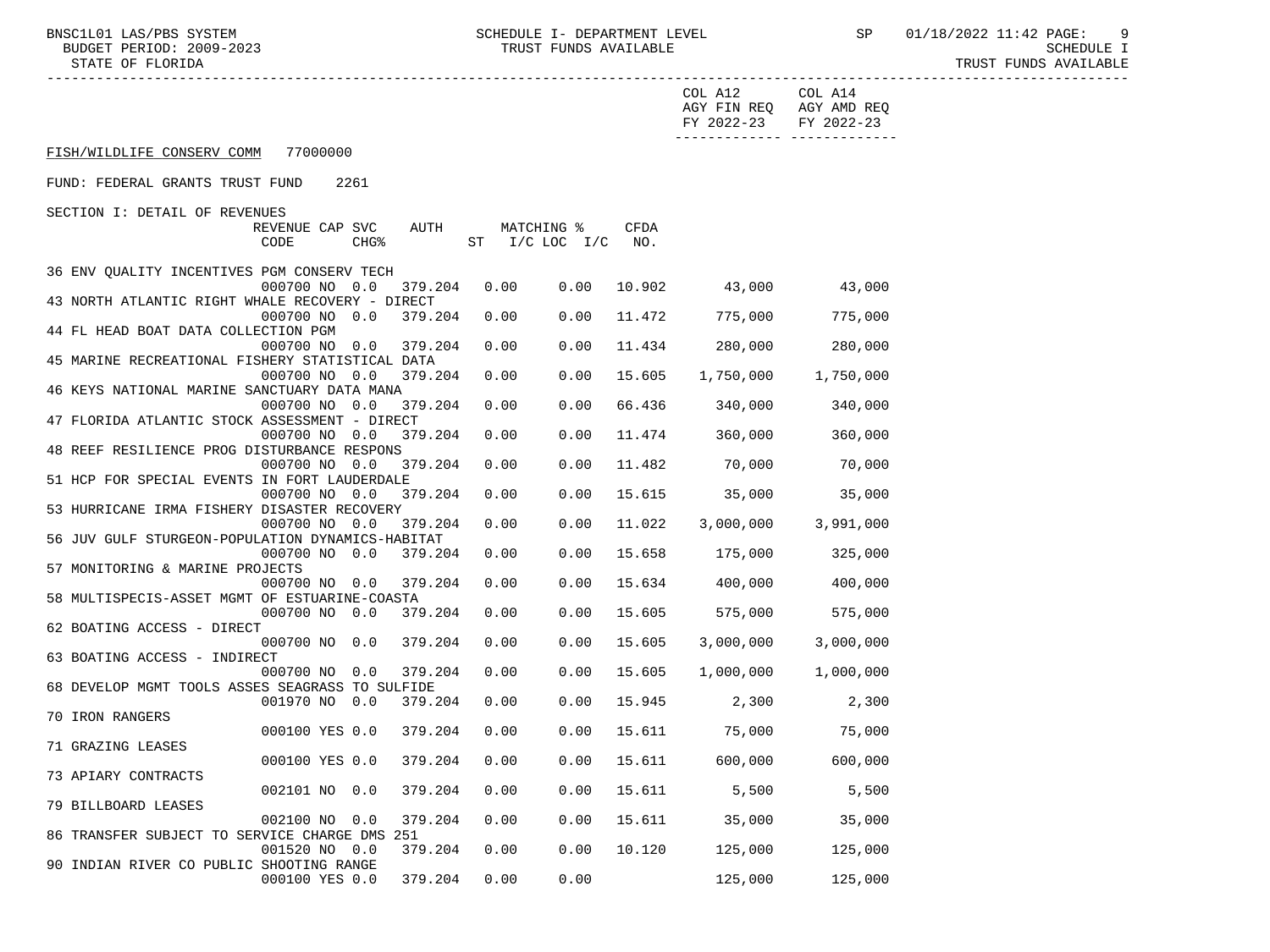| DIAIL OF FLORIDA                                                                           |               |                       |                                                                                                                         | TUNDI LOMDO HANTINDIL |
|--------------------------------------------------------------------------------------------|---------------|-----------------------|-------------------------------------------------------------------------------------------------------------------------|-----------------------|
|                                                                                            |               | COL A12<br>FY 2022-23 | -----------------------------------<br>COL A14<br>AGY FIN REQ AGY AMD REQ<br>FY 2022-23<br>-------------- ------------- |                       |
| 77000000<br>FISH/WILDLIFE CONSERV COMM                                                     |               |                       |                                                                                                                         |                       |
| FUND: FEDERAL GRANTS TRUST FUND<br>2261                                                    |               |                       |                                                                                                                         |                       |
| SECTION I: DETAIL OF REVENUES                                                              |               |                       |                                                                                                                         |                       |
| REVENUE CAP SVC<br>MATCHING %<br>AUTH<br>CODE<br>CHG <sup>8</sup><br>ST I/C LOC I/C NO.    | CFDA          |                       |                                                                                                                         |                       |
| 95 MANATEE PROTECTION                                                                      |               |                       |                                                                                                                         |                       |
| 379.204<br>0.00<br>000700 NO 0.0<br>0.00<br>96 MARINE AND ESTUARINE PROTECTION GRANT       | 15.657        | 225,000               | 225,000                                                                                                                 |                       |
| 0.00<br>000700 NO 0.0<br>379.204<br>0.00                                                   | 15.605        | 400,000               | 400,000                                                                                                                 |                       |
| 97 MARINE ARTIFICAL REEF PLANNING, DEVELOPMENT<br>000700 NO 0.0<br>379.204<br>0.00<br>0.00 | 15.605        | 750,000               | 750,000                                                                                                                 |                       |
| 98 RESP RECOVERY CHOCTAWATCHEE BEACH MSE<br>379.204<br>0.00<br>000700 NO 0.0<br>0.00       | 15.630        | 75,000                | 75,000                                                                                                                  |                       |
|                                                                                            |               |                       | ________________________________                                                                                        |                       |
| TOTAL TO LINE B IN SECTION IV                                                              |               |                       | 72,434,800 82,232,545                                                                                                   |                       |
|                                                                                            |               |                       | ============================                                                                                            |                       |
| SECTION II: DETAIL OF NONOPERATING EXPENDITURES<br>OBJECT                                  | TRANSFER CFDA |                       |                                                                                                                         |                       |
| CODE<br>TO BE                                                                              | NO.           |                       |                                                                                                                         |                       |
| AA REFUND NONSTATE REVENUES<br>860000                                                      |               |                       |                                                                                                                         |                       |
| 01 TRANSFER TO ADMIN TF(2021)<br>810000<br>77100700<br>810000 77650200                     |               |                       |                                                                                                                         |                       |
| 03 TRANSFER TO MRCTF (2467)                                                                |               | 1,800,000             | 1,800,000<br>________________________________                                                                           |                       |
| TOTAL TO LINE E IN SECTION IV                                                              |               |                       | 4,330,000 4,330,000                                                                                                     |                       |
|                                                                                            |               |                       | ===========================                                                                                             |                       |
| SECTION III: ADJUSTMENTS                                                                   |               |                       |                                                                                                                         |                       |
| OBJECT<br>CODE                                                                             |               |                       |                                                                                                                         |                       |
|                                                                                            |               |                       |                                                                                                                         |                       |
|                                                                                            |               |                       |                                                                                                                         |                       |
| TOTAL TO LINE H IN SECTION IV                                                              |               |                       |                                                                                                                         |                       |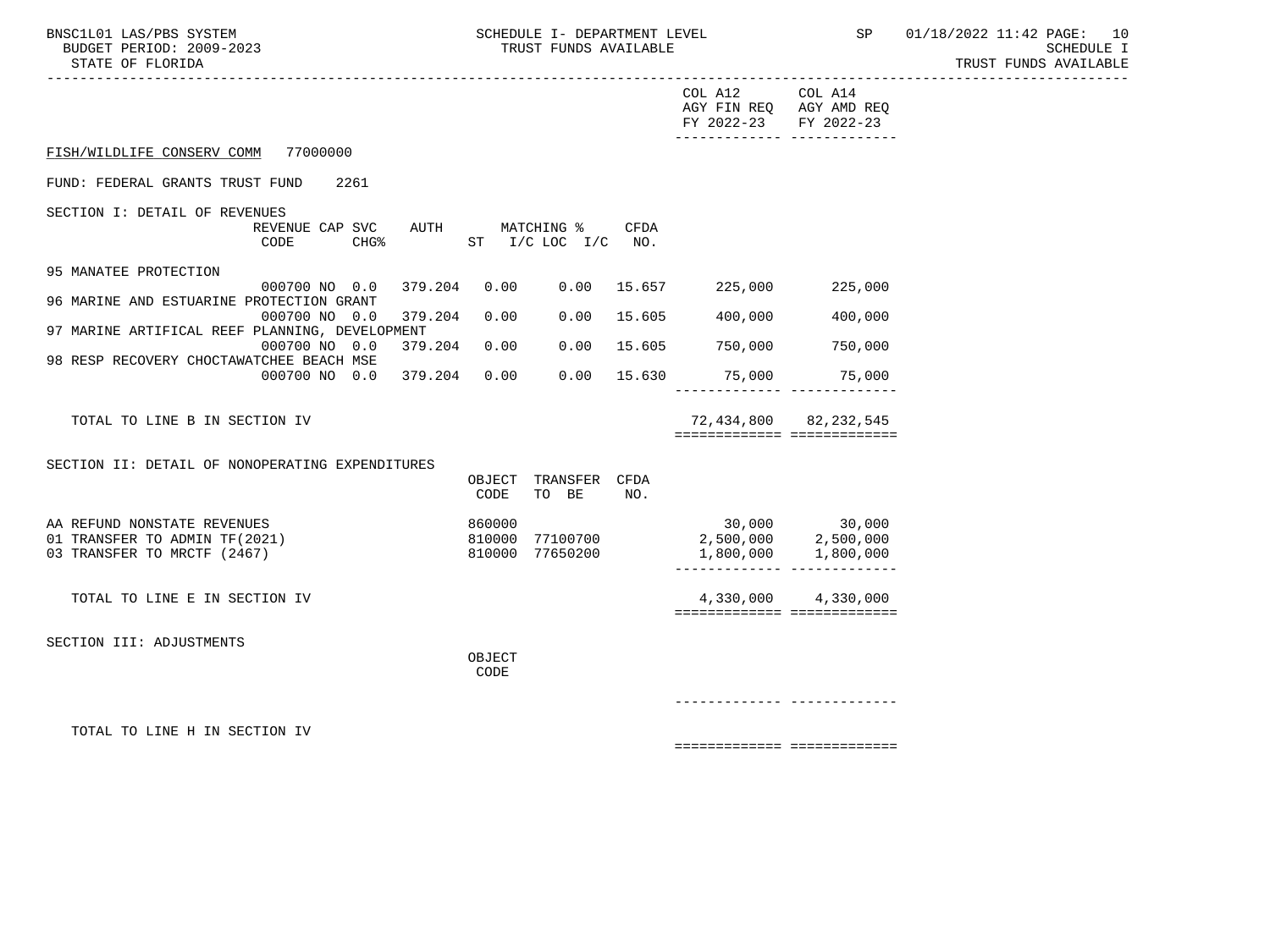| BNSC1L01 LAS/PBS SYSTEM<br>BUDGET PERIOD: 2009-2023<br>STATE OF FLORIDA                                                                                                                                                                                                                                                                                                            | SCHEDULE I- DEPARTMENT LEVEL<br>TRUST FUNDS AVAILABLE  |                                                            |                                                                            |                                                                                                                                     | SP 01/18/2022 11:42 PAGE: 11<br><b>SCHEDULE I</b><br>TRUST FUNDS AVAILABLE |
|------------------------------------------------------------------------------------------------------------------------------------------------------------------------------------------------------------------------------------------------------------------------------------------------------------------------------------------------------------------------------------|--------------------------------------------------------|------------------------------------------------------------|----------------------------------------------------------------------------|-------------------------------------------------------------------------------------------------------------------------------------|----------------------------------------------------------------------------|
|                                                                                                                                                                                                                                                                                                                                                                                    |                                                        |                                                            | COL A12 COL A14<br>AGY FIN REQ AGY AMD REQ<br>FY 2022-23 FY 2022-23        |                                                                                                                                     |                                                                            |
| FISH/WILDLIFE CONSERV COMM 77000000                                                                                                                                                                                                                                                                                                                                                |                                                        |                                                            |                                                                            |                                                                                                                                     |                                                                            |
| FUND: FEDERAL GRANTS TRUST FUND<br>2261                                                                                                                                                                                                                                                                                                                                            |                                                        |                                                            |                                                                            |                                                                                                                                     |                                                                            |
| SECTION IV: SUMMARY                                                                                                                                                                                                                                                                                                                                                                |                                                        |                                                            |                                                                            |                                                                                                                                     |                                                                            |
| UNRESERVED FUND BALANCE - JULY 1<br>ADD: REVENUES (FROM SECTION I)<br>TOTAL FUNDS AVAILABLE (LINE A + LINE B)<br>LESS: OPERATING EXPENDITURES<br>LESS: NONOPERATING EXPENDITURES (SECTION II)<br>LESS: FIXED CAPITAL OUTLAY (TOTAL ONLY)<br>UNRESERVED FUND BALANCE - JUNE 30 - BEFORE ADJ<br>NET ADJUSTMENTS (FROM SECTION III)<br>ADJUSTED UNRESERVED FUND BALANCE - JUNE 30 (I) | (A)<br>(B)<br>(C)<br>(D)<br>( E )<br>(F)<br>(G)<br>(H) |                                                            | 72,434,800<br>87,981,306<br>4,330,000 4,330,000<br>9,490,000<br>13,177,921 | 15,546,506 15,546,506<br>82,232,545<br>97,779,051<br>60,983,385 68,290,130<br>11,981,000<br>13,177,921<br>13, 177, 921 13, 177, 921 |                                                                            |
| SCHEDULE IB: DETAIL OF UNRESERVED FUND BALANCE                                                                                                                                                                                                                                                                                                                                     | FUNDING SOURCE                                         | $STATE(S)$ RESTRICTED $(R)$<br>NONSTATE(N) UNRESTRICTED(U) |                                                                            |                                                                                                                                     |                                                                            |
| 01 FEDERAL GRANTS AND CONTRACTS                                                                                                                                                                                                                                                                                                                                                    | $\mathbb N$                                            | R                                                          | 13, 177, 921 13, 177, 921<br>--------- ----                                |                                                                                                                                     |                                                                            |
| ADJUSTED UNRESERVED FUND BALANCE - JUNE 30                                                                                                                                                                                                                                                                                                                                         |                                                        |                                                            | 13, 177, 921 13, 177, 921<br>===========================                   |                                                                                                                                     |                                                                            |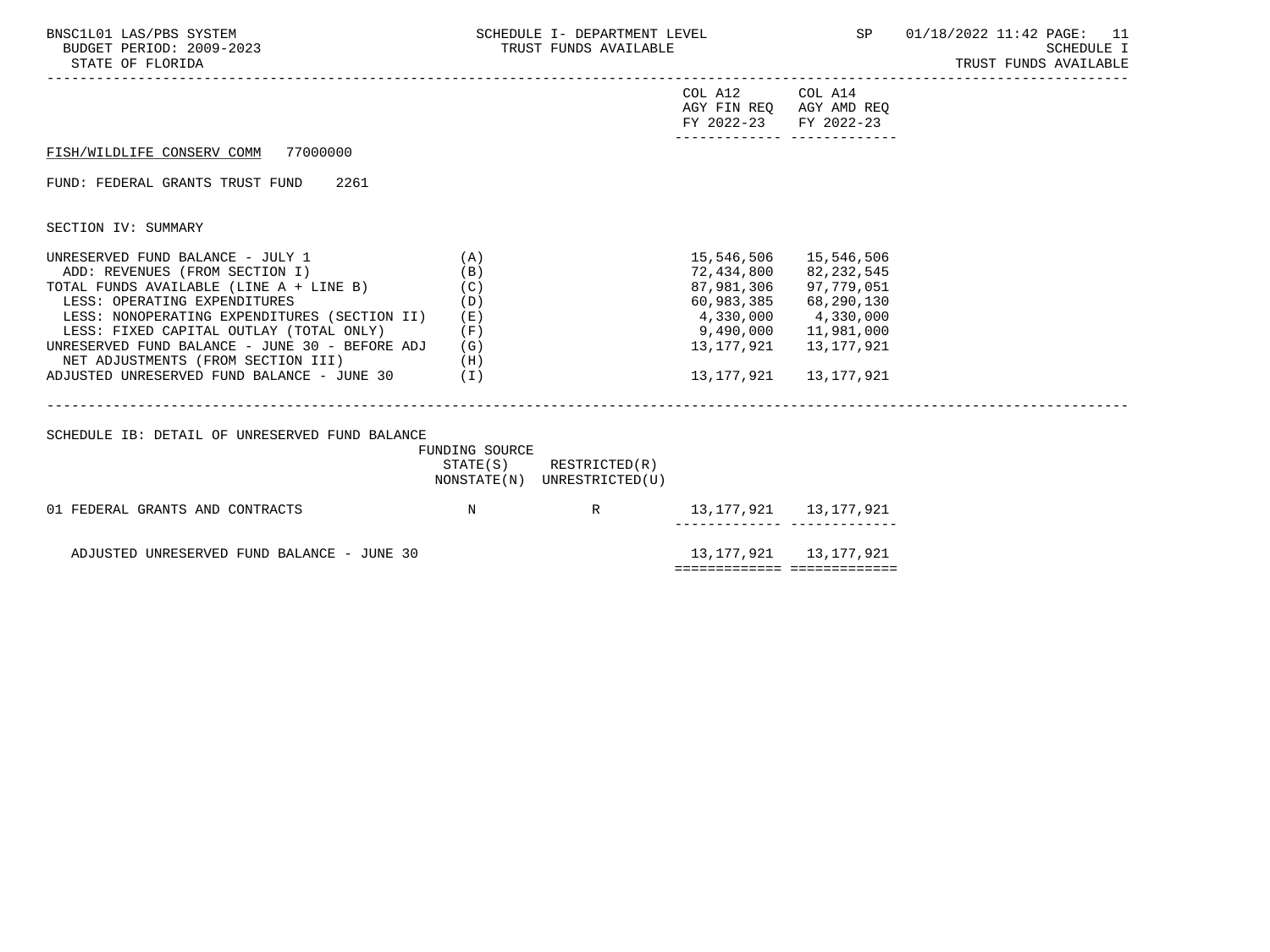BNSC1L01 LAS/PBS SYSTEM SCHEDULE I- DEPARTMENT LEVEL SP 01/18/2022 11:42 PAGE: 12<br>BUDGET PERIOD: 2009-2023 TRUST FUNDS AVAILABLE

|                                                                                                                                                                                                                                                                                    | COL A12<br>COL A14<br>AGY FIN REQ AGY AMD REQ<br>FY 2022-23<br>FY 2022-23<br>-------------- --------------                 |
|------------------------------------------------------------------------------------------------------------------------------------------------------------------------------------------------------------------------------------------------------------------------------------|----------------------------------------------------------------------------------------------------------------------------|
| FISH/WILDLIFE CONSERV COMM 77000000                                                                                                                                                                                                                                                |                                                                                                                            |
| FUND: FL.PANTHER RESCH & MAN TF<br>2299                                                                                                                                                                                                                                            |                                                                                                                            |
| SECTION I: DETAIL OF REVENUES<br>REVENUE CAP SVC AUTH MATCHING %<br>CODE<br>$CHG\$<br>ST I/C LOC I/C NO.                                                                                                                                                                           | CFDA                                                                                                                       |
| 01 PANTHER TAGS - HSMV 2488<br>001620 NO 8.0 320.08058<br>0.00<br>0.00                                                                                                                                                                                                             | 1,144,938 1,144,938                                                                                                        |
| 02 INTEREST EARNINGS<br>000502 NO 8.0 17.61<br>0.00<br>0.00                                                                                                                                                                                                                        | 30,000<br>30,000                                                                                                           |
| 03 NONCAPITAL GRANTS AND DONATIONS<br>001101 NO 0.0 379.205 0.00<br>0.00                                                                                                                                                                                                           | 1,000 1,000                                                                                                                |
| TOTAL TO LINE B IN SECTION IV                                                                                                                                                                                                                                                      | 1, 175, 938 1, 175, 938<br>============================                                                                    |
| SECTION II: DETAIL OF NONOPERATING EXPENDITURES<br>OBJECT TRANSFER CFDA<br>CODE<br>TO BE                                                                                                                                                                                           | NO.                                                                                                                        |
| 01 SERVICE CHARGE TO GR OF 8%<br>880800<br>02 TRANSFER TO ADMINISTRATIVE TF 2021<br>810000<br>77100700<br>05 5% RESERVE<br>999000                                                                                                                                                  | 93,995 93,995<br>134, 105 134, 105<br>45,537 45,537                                                                        |
| TOTAL TO LINE E IN SECTION IV                                                                                                                                                                                                                                                      | 273,637 273,637<br>===========================                                                                             |
| SECTION III: ADJUSTMENTS<br>OBJECT<br>CODE                                                                                                                                                                                                                                         |                                                                                                                            |
|                                                                                                                                                                                                                                                                                    |                                                                                                                            |
| TOTAL TO LINE H IN SECTION IV                                                                                                                                                                                                                                                      | ============================                                                                                               |
| SECTION IV: SUMMARY                                                                                                                                                                                                                                                                |                                                                                                                            |
| UNRESERVED FUND BALANCE - JULY 1<br>(A)<br>(B)<br>ADD: REVENUES (FROM SECTION I)<br>(C)<br>TOTAL FUNDS AVAILABLE (LINE A + LINE B)<br>LESS: OPERATING EXPENDITURES<br>(D)<br>LESS: NONOPERATING EXPENDITURES (SECTION II)<br>(E)<br>LESS: FIXED CAPITAL OUTLAY (TOTAL ONLY)<br>(F) | 1,602,826<br>1,602,826<br>1,175,938<br>1,175,938<br>2,778,764<br>2,778,764<br>1,048,269<br>1,048,269<br>273,637<br>273,637 |
| UNRESERVED FUND BALANCE - JUNE 30 - BEFORE ADJ<br>(G)<br>NET ADJUSTMENTS (FROM SECTION III)<br>(H)                                                                                                                                                                                 | 1,456,858<br>1,456,858                                                                                                     |
| ADJUSTED UNRESERVED FUND BALANCE - JUNE 30<br>(T)                                                                                                                                                                                                                                  | 1,456,858<br>1,456,858                                                                                                     |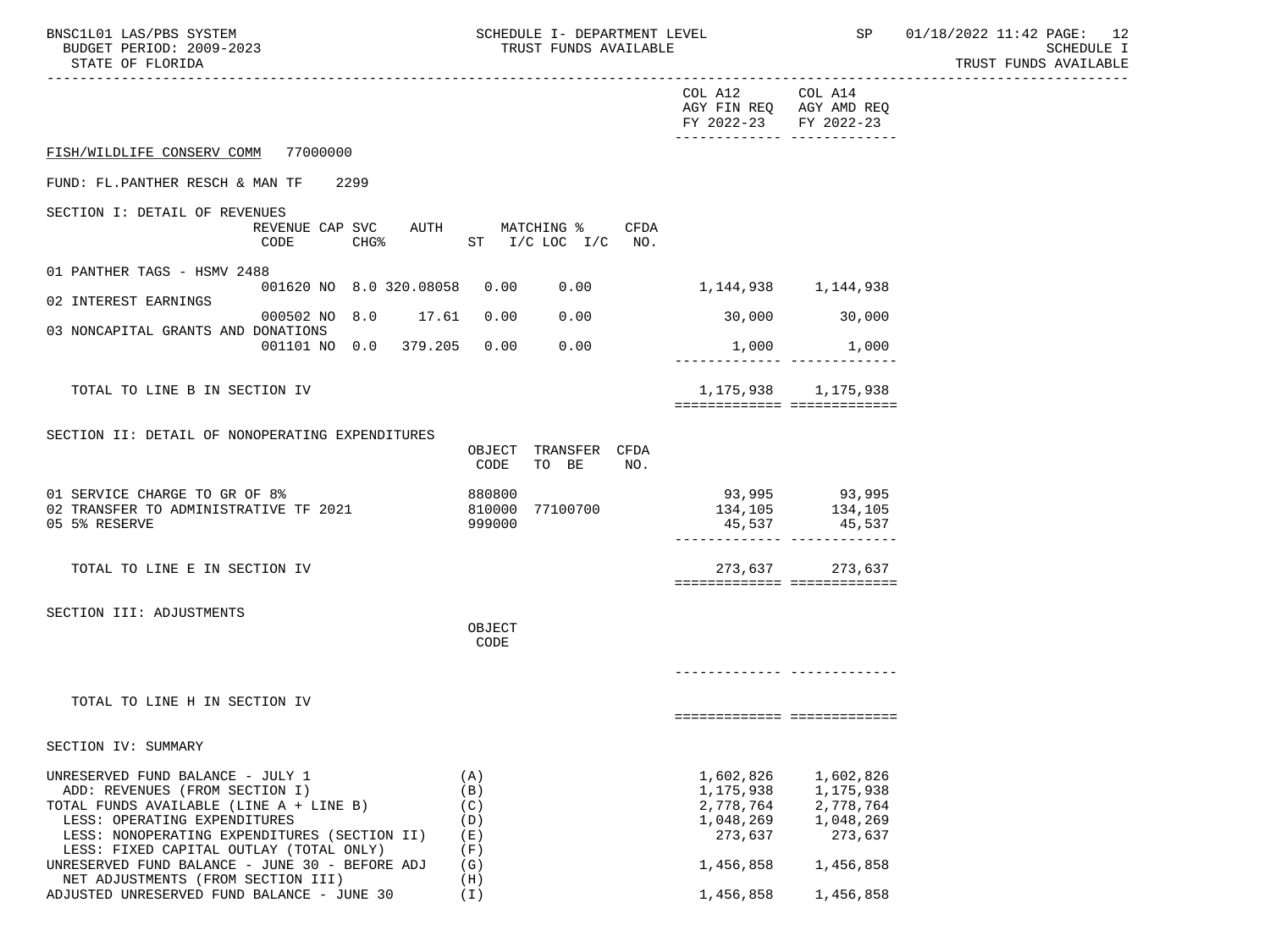| BNSC1L01 LAS/PBS SYSTEM<br>BUDGET PERIOD: 2009-2023<br>STATE OF FLORIDA |                | SCHEDULE I- DEPARTMENT LEVEL<br>TRUST FUNDS AVAILABLE      |                                      |                                      | SP 01/18/2022 11:42 PAGE: 13<br>SCHEDULE I<br>TRUST FUNDS AVAILABLE |
|-------------------------------------------------------------------------|----------------|------------------------------------------------------------|--------------------------------------|--------------------------------------|---------------------------------------------------------------------|
|                                                                         |                |                                                            | COL A12<br>AGY FIN REQ<br>FY 2022-23 | COL A14<br>AGY AMD REQ<br>FY 2022-23 |                                                                     |
| FISH/WILDLIFE CONSERV COMM 77000000                                     |                |                                                            |                                      |                                      |                                                                     |
| FUND: FL.PANTHER RESCH & MAN TF<br>2299                                 |                |                                                            |                                      |                                      |                                                                     |
|                                                                         |                |                                                            |                                      |                                      |                                                                     |
| SCHEDULE IB: DETAIL OF UNRESERVED FUND BALANCE                          | FUNDING SOURCE | $STATE(S)$ RESTRICTED $(R)$<br>NONSTATE(N) UNRESTRICTED(U) |                                      |                                      |                                                                     |
| 01 SPECIALTY LICENSE TAG SALES                                          | S              | U                                                          |                                      | 1,456,858 1,456,858                  |                                                                     |
| ADJUSTED UNRESERVED FUND BALANCE - JUNE 30                              |                |                                                            |                                      | 1,456,858 1,456,858                  |                                                                     |
|                                                                         |                |                                                            |                                      | ============================         |                                                                     |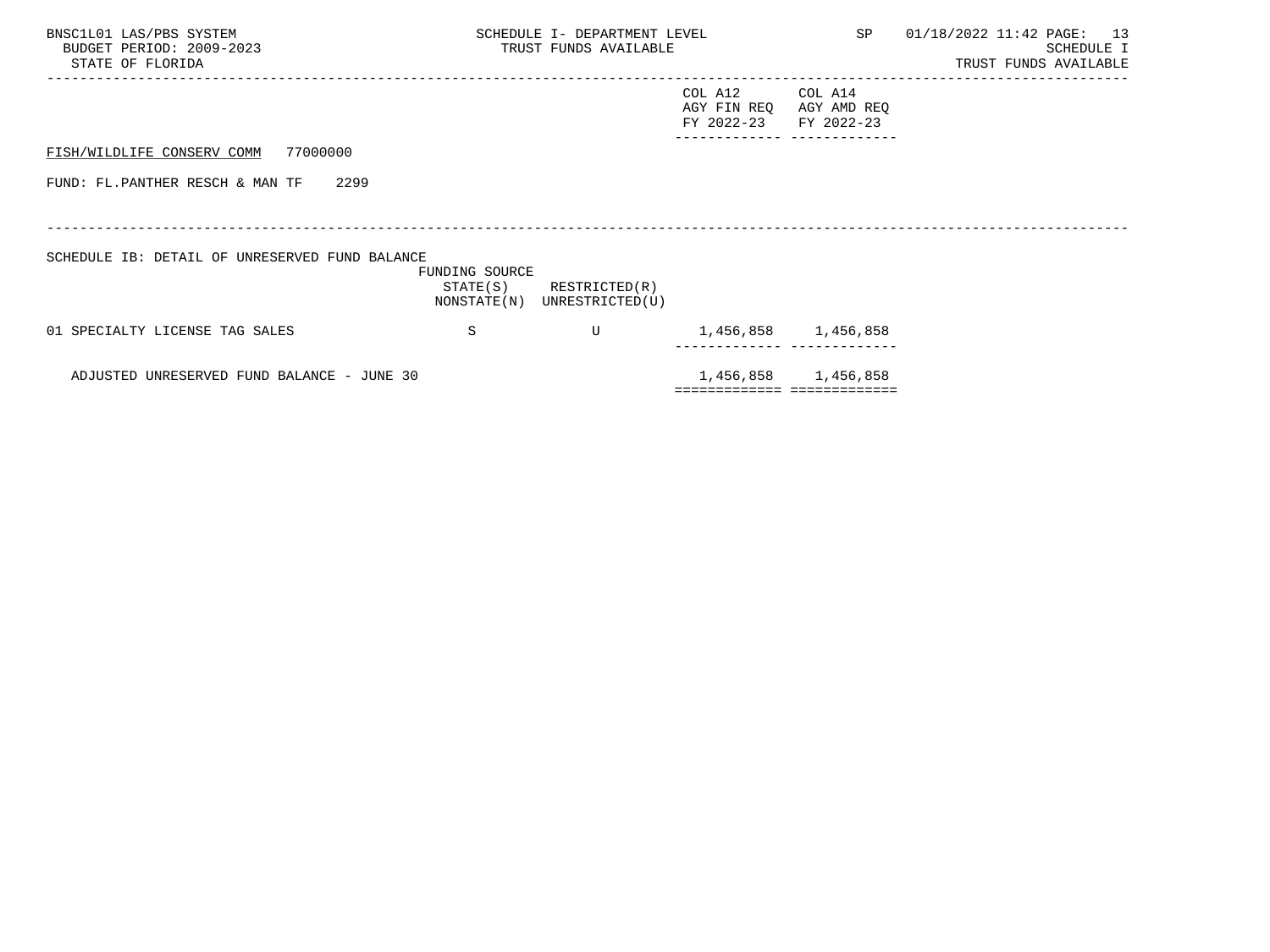------------- -------------

|                                                                          |                         |                  |         |                |                                  |             | COL A12<br>AGY FIN REQ AGY AMD REQ<br>FY 2022-23 | COL A14<br>FY 2022-23<br>-------- ------------- |
|--------------------------------------------------------------------------|-------------------------|------------------|---------|----------------|----------------------------------|-------------|--------------------------------------------------|-------------------------------------------------|
| FISH/WILDLIFE CONSERV COMM                                               | 77000000                |                  |         |                |                                  |             |                                                  |                                                 |
| FUND: GRANTS AND DONATIONS TF                                            |                         | 2339             |         |                |                                  |             |                                                  |                                                 |
| SECTION I: DETAIL OF REVENUES                                            |                         |                  |         |                |                                  |             |                                                  |                                                 |
|                                                                          | REVENUE CAP SVC<br>CODE | CHG <sub>8</sub> | AUTH    |                | MATCHING %<br>ST I/C LOC I/C NO. | <b>CFDA</b> |                                                  |                                                 |
| E9 CONTRACTS NONSTATE                                                    |                         |                  |         |                |                                  |             |                                                  |                                                 |
| Z2 STATEWIDE MERCURY INVESTIGATIONS                                      | 001905 YES 0.0          |                  | 379.206 | 0.00           | 0.00                             |             |                                                  | 750,000 750,000                                 |
|                                                                          | 001903 NO 0.0           |                  | 379.206 | 0.00           | 0.00                             |             | 1,000,000                                        | 1,000,000                                       |
| 13 INTEREST EARNINGS                                                     | 000502 NO 8.0           |                  | 379.206 | 0.00           | 0.00                             |             | 2,500,000                                        | 2,500,000                                       |
| 28 FWRI GRANTS INDIRECT                                                  | 001111 NO 0.0           |                  | 379.206 | 0.00           | 0.00                             |             | 1,000,000                                        | 1,000,000                                       |
| 31 NFWF DIRECT (EXEMPT FROM SERVICE CHARGE)                              |                         |                  |         |                |                                  |             |                                                  |                                                 |
| 32 FEES, CHARGES, AND COMMISSIONS                                        | 001111 NO 0.0           |                  | 379.206 | 0.00           | 0.00                             |             | 10,000,000                                       | 13,006,178                                      |
|                                                                          | 001010 NO 0.0           |                  | 379.206 | 0.00           | 0.00                             |             | 100,000                                          | 100,000                                         |
| 36 WFF REVENUE CONTRACTS AND GRANTS                                      | 001010 NO 0.0           |                  | 379.206 | 0.00           | 0.00                             |             | 1,000,000                                        | 1,000,000                                       |
| 39 FEDERAL CONTRACTS DIRECT DELIVERABLES                                 | 001970 NO 0.0           |                  | 379.206 | 0.00           |                                  |             | $0.00$ 15.663 1,000,000                          | 1,000,000                                       |
| 43 GRANTS AND DONATIONS - WILDLIFE CONTRACT                              |                         |                  |         |                |                                  |             |                                                  |                                                 |
|                                                                          | 001111 NO 0.0           |                  | 379.206 | 0.00           | 0.00                             |             | 4,000,000                                        | 4,000,000                                       |
| TOTAL TO LINE B IN SECTION IV                                            |                         |                  |         |                |                                  |             | 21,350,000                                       | 24,356,178                                      |
|                                                                          |                         |                  |         |                |                                  |             | ============================                     |                                                 |
| SECTION II: DETAIL OF NONOPERATING EXPENDITURES                          |                         |                  |         |                |                                  |             |                                                  |                                                 |
|                                                                          |                         |                  |         | OBJECT<br>CODE | TRANSFER CFDA<br>TO BE           | NO.         |                                                  |                                                 |
|                                                                          |                         |                  |         |                |                                  |             |                                                  |                                                 |
| BB TRANSFER TO ADMINISTRATIVE TF 2021<br>Z1 REFUND OF NON-STATE REVENUES |                         |                  | 810000  | 860000         | 77100700<br>77100700             |             | 500,000<br>125,000                               | 500,000<br>125 NAO<br>125,000                   |
| 04 SERVICE CHARGE TO GENERAL REVENUE 1000                                |                         |                  |         |                | 880800 77100700                  |             | 200,000                                          | 200,000                                         |
| 10 TRANSFER WITHIN AGENCY 2467                                           |                         |                  |         |                | 810000 77100700                  |             | 500,000                                          | 500,000<br>_____________ ____________           |
| TOTAL TO LINE E IN SECTION IV                                            |                         |                  |         |                |                                  |             | 1,325,000                                        | 1,325,000                                       |
|                                                                          |                         |                  |         |                |                                  |             | ============================                     |                                                 |
| SECTION III: ADJUSTMENTS                                                 |                         |                  |         |                |                                  |             |                                                  |                                                 |
|                                                                          |                         |                  |         | OBJECT<br>CODE |                                  |             |                                                  |                                                 |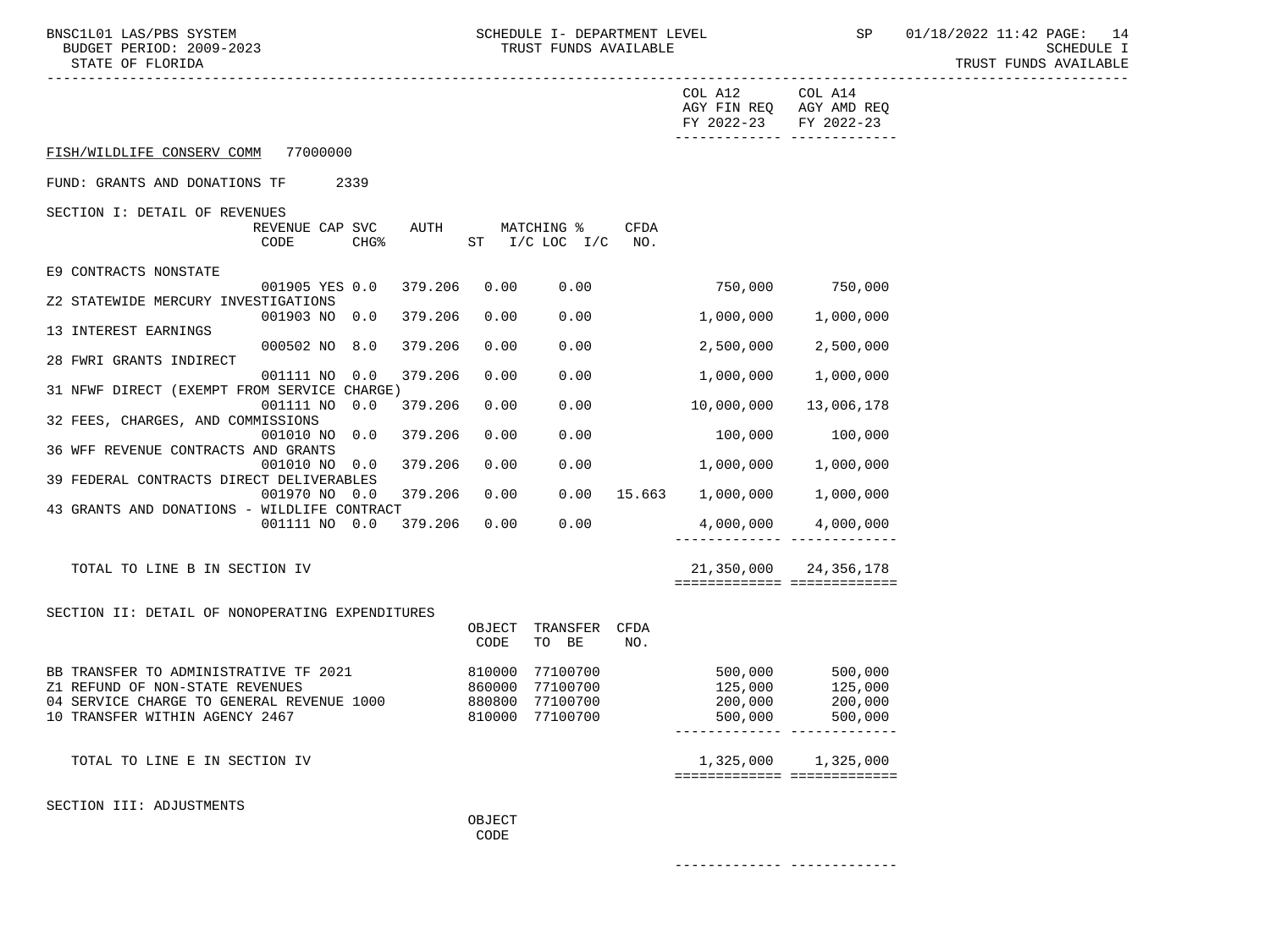| BNSC1L01 LAS/PBS SYSTEM<br>BUDGET PERIOD: 2009-2023<br>STATE OF FLORIDA                                                                                                                                                                                                                                                                                                                        | SCHEDULE I- DEPARTMENT LEVEL<br>TRUST FUNDS AVAILABLE        |                                                                            | SP                                                                                                         | 01/18/2022 11:42 PAGE: 15<br><b>SCHEDULE I</b><br>TRUST FUNDS AVAILABLE                                    |  |
|------------------------------------------------------------------------------------------------------------------------------------------------------------------------------------------------------------------------------------------------------------------------------------------------------------------------------------------------------------------------------------------------|--------------------------------------------------------------|----------------------------------------------------------------------------|------------------------------------------------------------------------------------------------------------|------------------------------------------------------------------------------------------------------------|--|
|                                                                                                                                                                                                                                                                                                                                                                                                |                                                              |                                                                            | COL A12 COL A14<br>FY 2022-23 FY 2022-23                                                                   | AGY FIN REQ AGY AMD REQ                                                                                    |  |
| FISH/WILDLIFE CONSERV COMM 77000000                                                                                                                                                                                                                                                                                                                                                            |                                                              |                                                                            |                                                                                                            |                                                                                                            |  |
| FUND: GRANTS AND DONATIONS TF<br>2339                                                                                                                                                                                                                                                                                                                                                          |                                                              |                                                                            |                                                                                                            |                                                                                                            |  |
| SECTION III: ADJUSTMENTS                                                                                                                                                                                                                                                                                                                                                                       | OBJECT<br>CODE                                               |                                                                            |                                                                                                            |                                                                                                            |  |
|                                                                                                                                                                                                                                                                                                                                                                                                |                                                              |                                                                            |                                                                                                            |                                                                                                            |  |
| TOTAL TO LINE H IN SECTION IV                                                                                                                                                                                                                                                                                                                                                                  |                                                              |                                                                            |                                                                                                            | ===========================                                                                                |  |
| SECTION IV: SUMMARY                                                                                                                                                                                                                                                                                                                                                                            |                                                              |                                                                            |                                                                                                            |                                                                                                            |  |
| UNRESERVED FUND BALANCE - JULY 1<br>ADD: REVENUES (FROM SECTION I)<br>TOTAL FUNDS AVAILABLE (LINE A + LINE B)<br>LESS: OPERATING EXPENDITURES<br>LESS: NONOPERATING EXPENDITURES (SECTION II) (E)<br>LESS: FIXED CAPITAL OUTLAY (TOTAL ONLY) (F)<br>UNRESERVED FUND BALANCE - JUNE 30 - BEFORE ADJ (G)<br>NET ADJUSTMENTS (FROM SECTION III)<br>ADJUSTED UNRESERVED FUND BALANCE - JUNE 30 (I) | (A)<br>(B)<br>(C)<br>(D)<br>(H)                              |                                                                            | 29,118,643<br>21,350,000<br>50,468,643<br>21,994,742<br>1,325,000<br>3,548,210<br>23,600,691<br>23,600,691 | 29,118,643<br>24,356,178<br>53,474,821<br>23,800,920<br>1,325,000<br>4,748,210<br>23,600,691<br>23,600,691 |  |
| SCHEDULE IB: DETAIL OF UNRESERVED FUND BALANCE                                                                                                                                                                                                                                                                                                                                                 | FUNDING SOURCE                                               | $STATE(S)$ RESTRICTED $(R)$<br>NONSTATE(N) UNRESTRICTED(U)                 |                                                                                                            |                                                                                                            |  |
| 01 GRANTS AND DONATIONS<br>02 NATURAL RESOURCE DAMAGE ASSESSMENT<br>03 HABITAT RESTORATION<br>04 FLORIDA TRUSTEE IMPLEMENTATION GROUP<br>05 REGIONWIDE TRUSTEE IMPLEMENTATION GP                                                                                                                                                                                                               | S<br>$\mathbf S$<br>$\, \mathbb{S} \,$<br>$\rm S$<br>$\rm S$ | R 598,130<br>R 13,079,873<br>R 8,578,283<br>P 778 984<br>R<br>$\mathbb{R}$ | 778,984<br>465,421                                                                                         | 698,130 698,130<br>13,079,873<br>8,578,283<br>778,984<br>465,421                                           |  |

ADJUSTED UNRESERVED FUND BALANCE - JUNE 30 23,600,691 23,600,691 23,600,691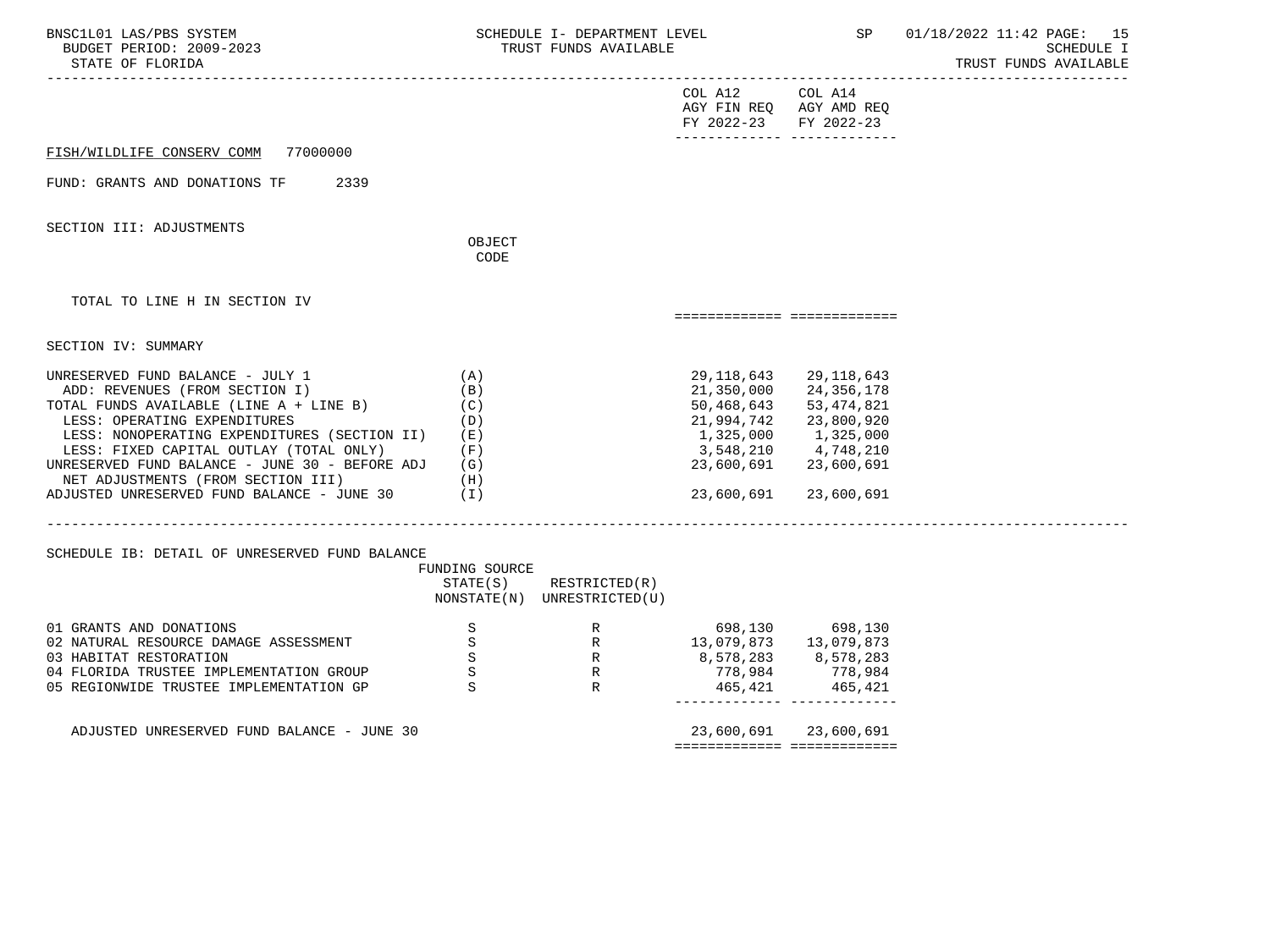| BNSC1L01 LAS/PBS SYSTEM<br>BUDGET PERIOD: 2009-2023<br>STATE OF FLORIDA                                                                                                                                                                                                                                                                                                            | SCHEDULE I- DEPARTMENT LEVEL<br>TRUST FUNDS AVAILABLE                |                                          | SP                                                                    | 01/18/2022 11:42 PAGE: 16<br>SCHEDULE I<br>TRUST FUNDS AVAILABLE |
|------------------------------------------------------------------------------------------------------------------------------------------------------------------------------------------------------------------------------------------------------------------------------------------------------------------------------------------------------------------------------------|----------------------------------------------------------------------|------------------------------------------|-----------------------------------------------------------------------|------------------------------------------------------------------|
|                                                                                                                                                                                                                                                                                                                                                                                    |                                                                      | COL A12 COL A14<br>FY 2022-23 FY 2022-23 | AGY FIN REQ AGY AMD REQ<br>________________________________           |                                                                  |
| FISH/WILDLIFE CONSERV COMM 77000000                                                                                                                                                                                                                                                                                                                                                |                                                                      |                                          |                                                                       |                                                                  |
| FUND: LAND ACQUISITION TF 2423                                                                                                                                                                                                                                                                                                                                                     |                                                                      |                                          |                                                                       |                                                                  |
| SECTION I: DETAIL OF REVENUES<br>REVENUE CAP SVC                                                                                                                                                                                                                                                                                                                                   | AUTH MATCHING % CFDA<br>CODE CHG <sup>&amp;</sup> ST I/C LOC I/C NO. |                                          |                                                                       |                                                                  |
| 05 TRFR FROM DEP LATF (2423) - LAND MGMT<br>001500 NO 0.0                                                                                                                                                                                                                                                                                                                          | 201.15  0.00  0.00                                                   | 115,973,540 115,973,540                  | ________________________________                                      |                                                                  |
| TOTAL TO LINE B IN SECTION IV                                                                                                                                                                                                                                                                                                                                                      |                                                                      |                                          | 115,973,540 115,973,540<br>============================               |                                                                  |
| SECTION II: DETAIL OF NONOPERATING EXPENDITURES                                                                                                                                                                                                                                                                                                                                    | OBJECT TRANSFER CFDA<br>TO BE NO.<br>CODE                            |                                          |                                                                       |                                                                  |
|                                                                                                                                                                                                                                                                                                                                                                                    |                                                                      |                                          | -------------- -------------                                          |                                                                  |
| TOTAL TO LINE E IN SECTION IV                                                                                                                                                                                                                                                                                                                                                      |                                                                      |                                          | ===========================                                           |                                                                  |
| SECTION III: ADJUSTMENTS                                                                                                                                                                                                                                                                                                                                                           | OBJECT<br>CODE                                                       |                                          |                                                                       |                                                                  |
|                                                                                                                                                                                                                                                                                                                                                                                    |                                                                      |                                          | _____________ ____________                                            |                                                                  |
| TOTAL TO LINE H IN SECTION IV                                                                                                                                                                                                                                                                                                                                                      |                                                                      |                                          | ===========================                                           |                                                                  |
| SECTION IV: SUMMARY                                                                                                                                                                                                                                                                                                                                                                |                                                                      |                                          |                                                                       |                                                                  |
| UNRESERVED FUND BALANCE - JULY 1<br>ADD: REVENUES (FROM SECTION I)<br>TOTAL FUNDS AVAILABLE (LINE A + LINE B)<br>LESS: OPERATING EXPENDITURES<br>LESS: NONOPERATING EXPENDITURES (SECTION II) (E)<br>LESS: FIXED CAPITAL OUTLAY (TOTAL ONLY)<br>UNRESERVED FUND BALANCE - JUNE 30 - BEFORE ADJ<br>NET ADJUSTMENTS (FROM SECTION III)<br>ADJUSTED UNRESERVED FUND BALANCE - JUNE 30 | (A)<br>(B)<br>(C)<br>(D)<br>(F)<br>(G)<br>(H)<br>(T)                 | 115,973,540                              | 115, 973, 540 115, 973, 540<br>115,973,540 115,973,540<br>115,973,540 |                                                                  |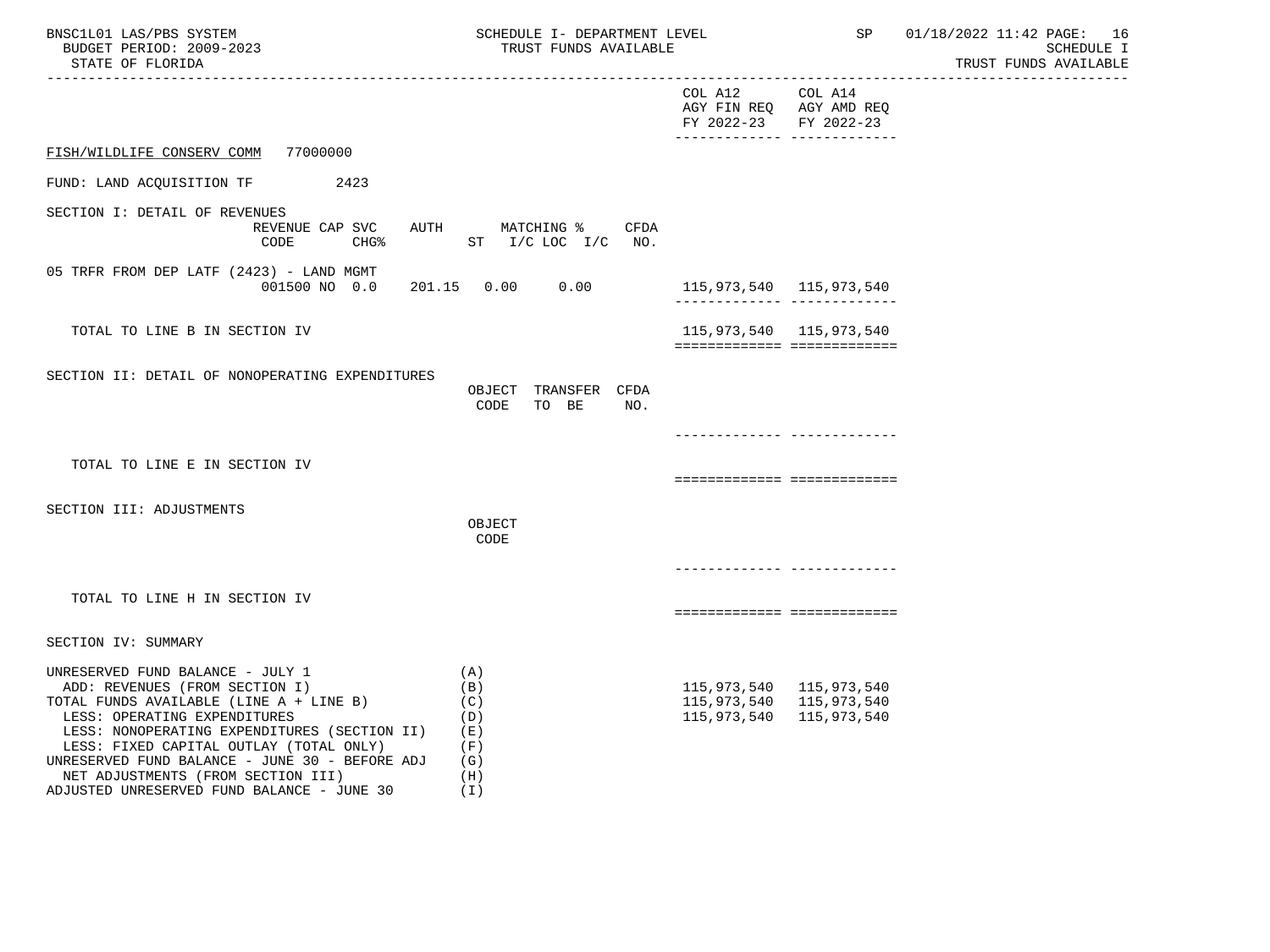BNSC1L01 LAS/PBS SYSTEM SOHEDULE I- DEPARTMENT LEVEL SP 01/18/2022 11:42 PAGE: 17<br>BUDGET PERIOD: 2009-2023 TRUST FUNDS AVAILABLE BUDGET PERIOD: 2009-2023 TRUST FUNDS AVAILABLE<br>STATE OF FLORIDA

|                                                           |          |      |                |      | COL A12    | COL A14                               |
|-----------------------------------------------------------|----------|------|----------------|------|------------|---------------------------------------|
|                                                           |          |      |                |      | FY 2022-23 | AGY FIN REQ AGY AMD REQ<br>FY 2022-23 |
| FISH/WILDLIFE CONSERV COMM<br>77000000                    |          |      |                |      |            | -------------- --------------         |
| FUND: MARINE RESOURCES CONSV TF<br>2467                   |          |      |                |      |            |                                       |
| SECTION I: DETAIL OF REVENUES                             |          |      |                |      |            |                                       |
| REVENUE CAP SVC                                           | AUTH     |      | MATCHING %     | CFDA |            |                                       |
| CODE<br>CHG <sup>8</sup>                                  |          |      | ST I/C LOC I/C | NO.  |            |                                       |
| A2 TRANSFER FROM LFWTF 2458 - INTEREST                    |          |      |                |      |            |                                       |
| 001500 NO 0.0                                             | 379.207  | 0.00 | 0.00           |      | 480,000    | 480,000                               |
| A4 WHOLESALE LICENSE - DACS                               |          |      |                |      |            |                                       |
| 000200 YES 8.0<br>A9 SALE OF SURPLUS PROPERTY - DMS 2510  | 379.362  | 0.00 | 0.00           |      | 1,100,000  | 1,100,000                             |
| 001520 NO 8.0                                             | 273.055  | 0.00 | 0.00           |      | 400,000    | 898,511                               |
| B5 TRANSFER WITHIN AGENCY - 2339                          |          |      |                |      |            |                                       |
| 001500 NO 0.0                                             | 379.208  | 0.00 | 0.00           |      | 500,000    | 500,000                               |
| CC TRANSFER FROM DEDICATED LICENSE TF 2158                |          |      |                |      |            |                                       |
| 001500 NO 0.0<br>DD TRANSFER WITHIN AGENCY FROM FGTF 2261 | 379.203  | 0.00 | 0.00           |      | 1,850,000  | 1,850,000                             |
| 001500 NO 0.0                                             | 379.208  | 0.00 | 0.00           |      | 1,800,000  | 1,800,000                             |
| GG REFUNDS                                                |          |      |                |      |            |                                       |
| 001800 NO 0.0                                             | 379.208  | 0.00 | 0.00           |      | 400,000    | 400,000                               |
| Z6 DERELICT VESSELS - DHSMV 2488                          |          |      |                |      |            |                                       |
| 001620 NO 8.0<br>01 LICENSES & PERMITS                    | 328.72   | 0.00 | 0.00           |      | 2,001,873  | 2,001,873                             |
| 000200 YES 8.0                                            | 379.354  | 0.00 | 0.00           |      | 1,850,000  | 1,850,000                             |
| 03 SALTWATER PRODUCTS LICENSES                            |          |      |                |      |            |                                       |
| 000200 YES 8.0                                            | 328.76   | 0.00 | 0.00           |      | 1,235,000  | 1,235,000                             |
| 05 SALTWATER RECREATIONAL FISHING LICENSES                |          |      |                |      |            |                                       |
| 000200 YES 0.0                                            | 379.352  | 0.00 | 0.00           |      | 36,299,348 | 36, 299, 348                          |
| 08 MARINE TURTLE STICKERS<br>001904 NO 8.0                | 328.72   | 0.00 | 0.00           |      | 3,500      | 3,500                                 |
| 09 TRANS-DMVHS-VESSEL REG. FEES                           |          |      |                |      |            |                                       |
| 001620 NO 8.0                                             | 328.76   | 0.00 | 0.00           |      | 17,837,606 | 17,837,606                            |
| 10 TURTLE PLATES DHSMV 2488                               |          |      |                |      |            |                                       |
| 001620 NO 8.0 320.08058                                   |          | 0.00 | 0.00           |      | 1,730,525  | 1,730,525                             |
| 11 INTEREST EARNINGS<br>000502 NO 0.0                     | 17.61    | 0.00 | 0.00           |      | 275,000    | 275,000                               |
| 16 FINES, FOREFEITURES, JUDGEMENTS                        |          |      |                |      |            |                                       |
| 001200 NO 8.0 327.328                                     |          | 0.00 | 0.00           |      | 600,000    | 600,000                               |
| 17 WHOLESALE LICENSE - FWC                                |          |      |                |      |            |                                       |
| 000200 YES 8.0 379.362 0.00                               |          |      | 0.00           |      | 250,000    | 250,000                               |
| 18 VESSEL FUEL TAX DOR 2319<br>001600 NO 0.0              | 206.606  | 0.00 | 0.00           |      | 13,400,000 | 13,400,000                            |
| 26 TRANSFER FROM DEP SWMTF - 2644                         |          |      |                |      |            |                                       |
| 001600 NO<br>0.0                                          | 379.3311 | 0.00 | 0.00           |      | 3,622,599  | 3,622,599                             |
| 33 MISCELLANEOUS CONTRIBUTIONS                            |          |      |                |      |            |                                       |
| 8.0<br>001101 NO                                          | 379.208  | 0.00 | 0.00           |      | 8,000      | 8,000                                 |
| 94 DMVHS - VESSEL REG FEES - TURT<br>001620 NO 8.0        | 328.72   | 0.00 | 0.00           |      | 78,022     | 78,022                                |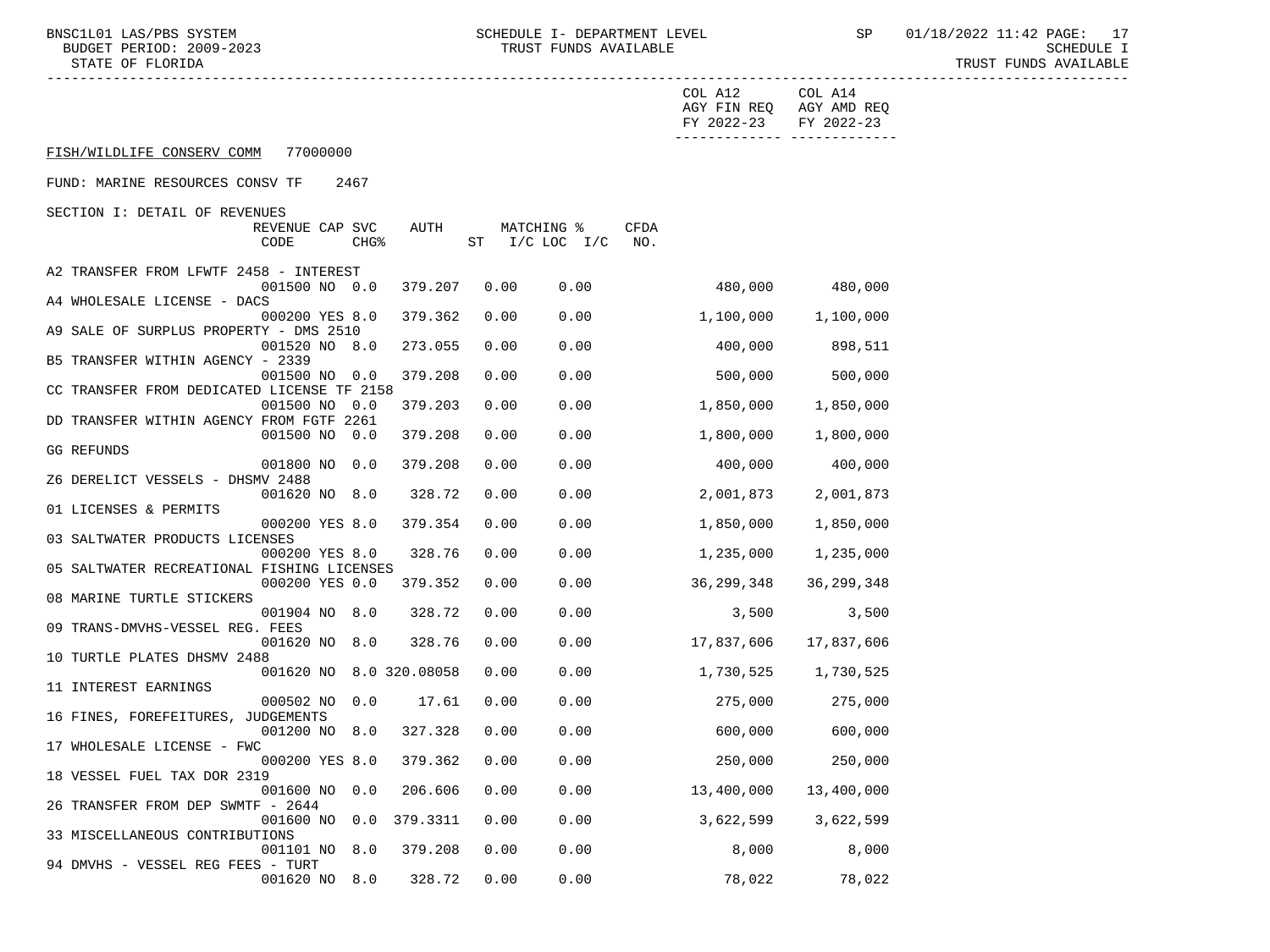| STATE OF FLORIDA                                                                                                                                                                          |                                               |      |                                  |      |                                                                       |                                                       | TRUST FUNDS AVAILABLE |
|-------------------------------------------------------------------------------------------------------------------------------------------------------------------------------------------|-----------------------------------------------|------|----------------------------------|------|-----------------------------------------------------------------------|-------------------------------------------------------|-----------------------|
|                                                                                                                                                                                           |                                               |      |                                  |      | COL A12<br>AGY FIN REQ AGY AMD REQ<br>FY 2022-23                      | COL A14<br>FY 2022-23                                 |                       |
| FISH/WILDLIFE CONSERV COMM<br>77000000                                                                                                                                                    |                                               |      |                                  |      |                                                                       |                                                       |                       |
| FUND: MARINE RESOURCES CONSV TF<br>2467                                                                                                                                                   |                                               |      |                                  |      |                                                                       |                                                       |                       |
| SECTION I: DETAIL OF REVENUES<br>REVENUE CAP SVC<br>CHG <sup>8</sup><br>CODE                                                                                                              | AUTH                                          |      | MATCHING %<br>ST I/C LOC I/C NO. | CFDA |                                                                       |                                                       |                       |
| 95 TRAN FROM DEP COASTAL PROTECTION TF-DEP 2099<br>001600 NO 0.0<br>97 FEES/CHARGES BOAT SAFETY EDUCATION                                                                                 | 376.11                                        |      | 0.00 0.00                        |      |                                                                       |                                                       |                       |
| 000100 YES 8.0 327.395<br>98 NON-FEDERAL NON-STATE GRANT DIRECT                                                                                                                           | 0.00                                          |      | 0.00                             |      | 900,000                                                               | 900,000                                               |                       |
| 001110 NO 8.0 327.395<br>99 CONTRACTS FWRI NON-FEDEERAL INDIRECT                                                                                                                          | 0.00                                          |      | 0.00                             |      | 525,000                                                               | 525,000                                               |                       |
| 001905 YES 8.0 327.395                                                                                                                                                                    |                                               | 0.00 |                                  |      | $0.00$ 99.999 15,000                                                  | 15,000                                                |                       |
| TOTAL TO LINE B IN SECTION IV                                                                                                                                                             |                                               |      |                                  |      |                                                                       | 97,671,729 98,170,240<br>============================ |                       |
| SECTION II: DETAIL OF NONOPERATING EXPENDITURES                                                                                                                                           | CODE                                          |      | OBJECT TRANSFER CFDA<br>TO BE    | NO.  |                                                                       |                                                       |                       |
| 01 SERVICE CHARGE TO GENERAL REVENUE 1000<br>03 TRANSFER TO ADMINISTRATIVE TF 2021<br>04 TRANSFER TO DEPT OF AGRICULTURE 2609 810000<br>05 5% RESERVE<br>18 REFUNDS FOR NONSTATE REVENUES | 880800<br>810000 77100700<br>999000<br>860000 |      | 42000000                         |      | 10,176,303   10,176,303<br>1,350,000 1,350,000<br>4,180,634<br>75,000 | 2,282,762 2,282,762<br>4,180,634<br>75,000            |                       |
| TOTAL TO LINE E IN SECTION IV                                                                                                                                                             |                                               |      |                                  |      |                                                                       | 18,064,699 18,064,699<br>============================ |                       |
| SECTION III: ADJUSTMENTS                                                                                                                                                                  | OBJECT<br>CODE                                |      |                                  |      |                                                                       |                                                       |                       |
| 22 BA - EOG #B0326                                                                                                                                                                        | 991000                                        |      |                                  |      |                                                                       | 800,000-                                              |                       |
| TOTAL TO LINE H IN SECTION IV                                                                                                                                                             |                                               |      |                                  |      |                                                                       | $800.000 -$<br>*************** *************          |                       |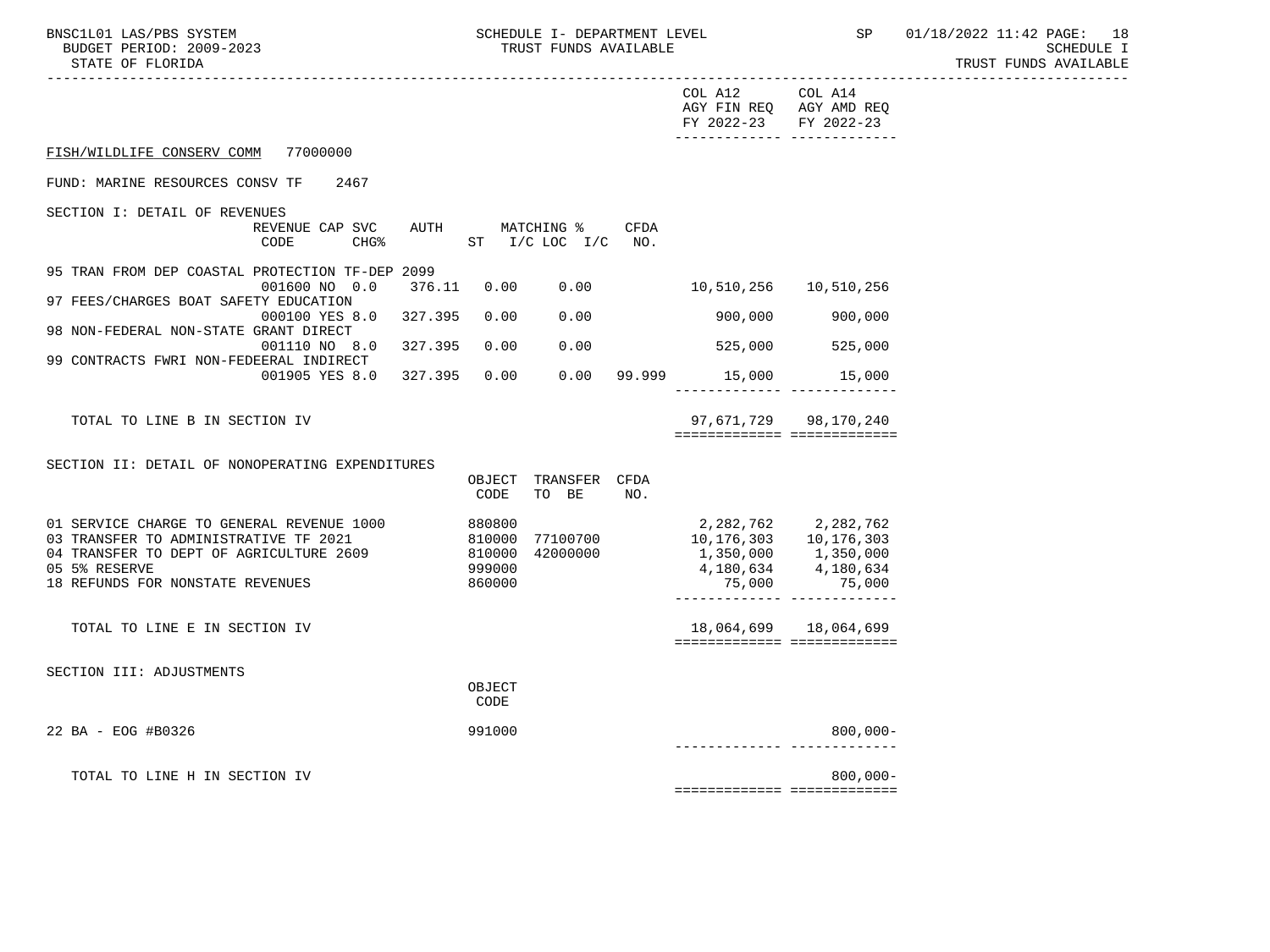| SCHEDULE I- DEPARTMENT LEVEL<br>TRUST FUNDS AVAILABLE |                                                                                                                                                        |                                                                         | SP 01/18/2022 11:42 PAGE: 19<br>SCHEDULE I<br>TRUST FUNDS AVAILABLE                                                                                                                                                                                                                                                                                   |
|-------------------------------------------------------|--------------------------------------------------------------------------------------------------------------------------------------------------------|-------------------------------------------------------------------------|-------------------------------------------------------------------------------------------------------------------------------------------------------------------------------------------------------------------------------------------------------------------------------------------------------------------------------------------------------|
|                                                       |                                                                                                                                                        |                                                                         |                                                                                                                                                                                                                                                                                                                                                       |
|                                                       |                                                                                                                                                        |                                                                         |                                                                                                                                                                                                                                                                                                                                                       |
|                                                       |                                                                                                                                                        |                                                                         |                                                                                                                                                                                                                                                                                                                                                       |
|                                                       |                                                                                                                                                        |                                                                         |                                                                                                                                                                                                                                                                                                                                                       |
| (D)<br>(E)<br>(F)<br>(G)                              |                                                                                                                                                        |                                                                         |                                                                                                                                                                                                                                                                                                                                                       |
|                                                       |                                                                                                                                                        |                                                                         |                                                                                                                                                                                                                                                                                                                                                       |
|                                                       |                                                                                                                                                        |                                                                         |                                                                                                                                                                                                                                                                                                                                                       |
|                                                       |                                                                                                                                                        |                                                                         |                                                                                                                                                                                                                                                                                                                                                       |
|                                                       | (A)<br>(B)<br>(C)<br>NET ADJUSTMENTS (FROM SECTION III) (H)<br>ADJUSTED UNRESERVED FUND BALANCE - JUNE 30 (I)<br>01 RECREATIONAL LICENSE/PERMIT FEES S | FUNDING SOURCE<br>STATE(S) RESTRICTED(R)<br>NONSTATE(N) UNRESTRICTED(U) | COL A12 COL A14<br>AGY FIN REQ AGY AMD REQ<br>FY 2022-23 FY 2022-23<br>19,861,186  19,861,186<br>97,671,729 98,170,240<br>117,532,915 118,031,426<br>79,545,906 80,454,163<br>3,095,577 3,095,577<br>16,826,733 16,416,987<br>$800,000-$<br>16,826,733   15,616,987<br>R 16,826,733 15,616,987<br>__________ _____________<br>16,826,733   15,616,987 |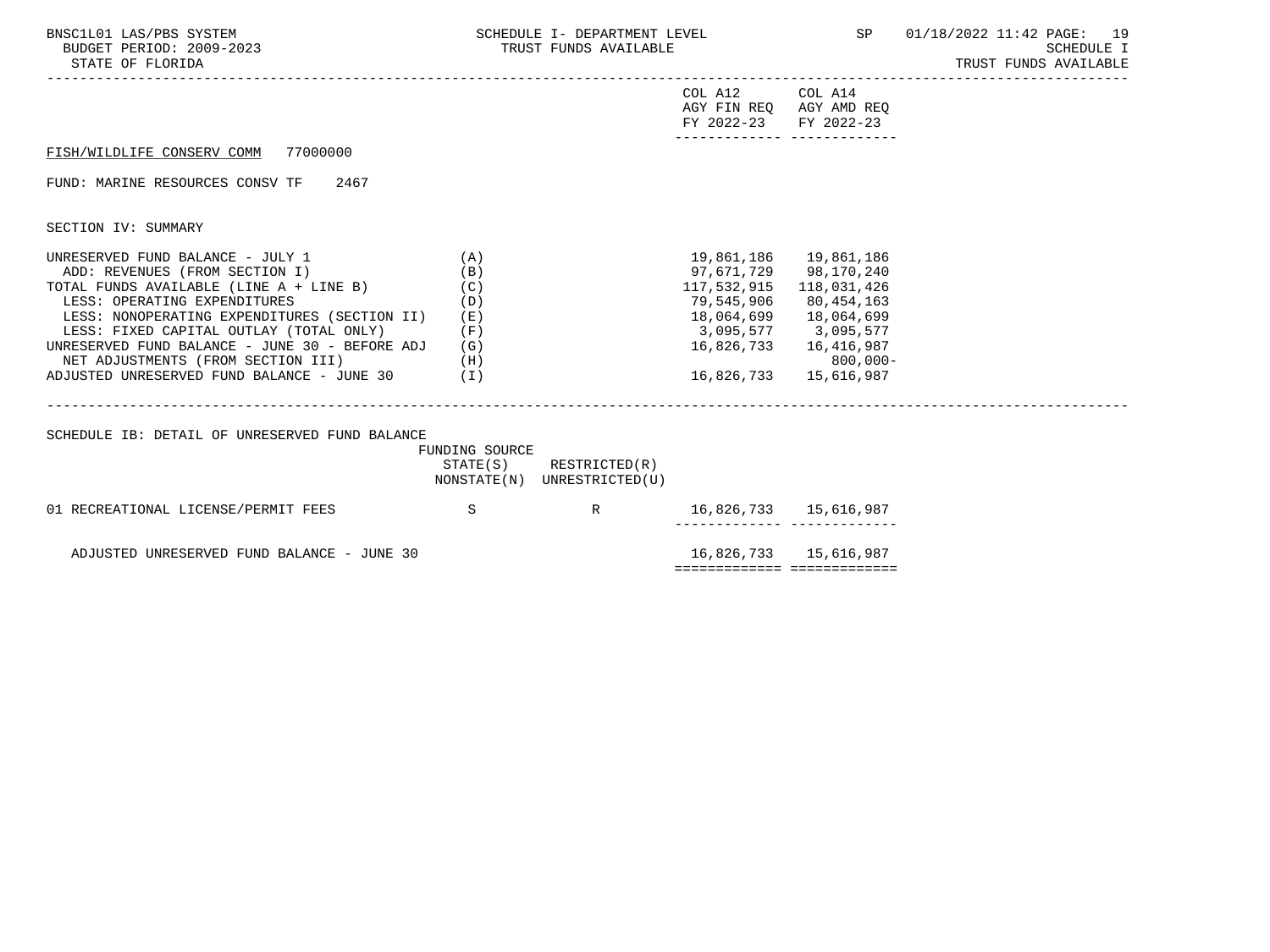BNSC1L01 LAS/PBS SYSTEM SCHEDULE I- DEPARTMENT LEVEL SP 01/18/2022 11:42 PAGE: 20<br>BUDGET PERIOD: 2009-2023 TRUST FUNDS AVAILABLE

TRUST FUNDS AVAILABLE

|                                                                                                              |                                               | COL A12 COL A14<br>AGY FIN REQ AGY AMD REQ<br>FY 2022-23 FY 2022-23 | -------------- --------------                                                    |
|--------------------------------------------------------------------------------------------------------------|-----------------------------------------------|---------------------------------------------------------------------|----------------------------------------------------------------------------------|
| FISH/WILDLIFE CONSERV COMM 77000000                                                                          |                                               |                                                                     |                                                                                  |
| FUND: NON-GAME WILDLIFE TF<br>2504                                                                           |                                               |                                                                     |                                                                                  |
| SECTION I: DETAIL OF REVENUES<br>REVENUE CAP SVC<br>CODE<br>CHG <sup>8</sup>                                 | AUTH MATCHING %<br>CFDA<br>ST I/C LOC I/C NO. |                                                                     |                                                                                  |
| 01 TITLE REGISTRATIONS - DHSMV 2488<br>001620 NO 8.0<br>319.32                                               | 0.00<br>0.00                                  | 9,841,678 9,841,678                                                 |                                                                                  |
| 02 CONTRIBUTIONS - DHSMV 2488<br>001620 NO 8.0<br>320.02                                                     | 0.00<br>0.00                                  |                                                                     | 45,000 45,000                                                                    |
| 03 INTEREST EARNINGS<br>000502 NO 8.0<br>17.61                                                               | 0.00<br>0.00                                  | 55,000                                                              | 55,000                                                                           |
| 06 STATE AGENCY CONTRACT - DOT 2540<br>001903 NO 0.0<br>379.209                                              | 0.00<br>0.00                                  | 292,000 292,000                                                     |                                                                                  |
| 24 FINES, FORFEITURES, JUDGEMENTS                                                                            |                                               |                                                                     |                                                                                  |
| 379.209<br>001200 NO 8.0<br>27 SALE OF SURPLUS PROPERTY - DMS (2510)                                         | 0.00<br>0.00                                  | 1,067,192 1,067,192                                                 |                                                                                  |
| 001520 NO 0.0<br>379.209                                                                                     | 0.00<br>0.00                                  |                                                                     | 2,000<br>2,000<br>-------------- --------------                                  |
| TOTAL TO LINE B IN SECTION IV                                                                                |                                               |                                                                     | 11,302,870    11,302,870<br>============================                         |
| SECTION II: DETAIL OF NONOPERATING EXPENDITURES                                                              |                                               |                                                                     |                                                                                  |
|                                                                                                              | OBJECT TRANSFER CFDA<br>TO BE<br>CODE<br>NO.  |                                                                     |                                                                                  |
| 01 TRANSFER TO ADMINISTRATIVE TF 2021<br>03 SERVICE CHARGE TO GENERAL REVENUE<br>05 5% RESERVE<br>12 REFUNDS | 810000 77100700<br>880800<br>999000<br>860000 | 1,160,595 1,160,595<br>1,000                                        | 880,710 880,710<br>461,518 461,518<br>1,000<br>_________________________________ |
| TOTAL TO LINE E IN SECTION IV                                                                                |                                               |                                                                     | 2,503,823 2,503,823<br>============================                              |
| SECTION III: ADJUSTMENTS                                                                                     |                                               |                                                                     |                                                                                  |
|                                                                                                              | OBJECT<br>CODE                                |                                                                     |                                                                                  |
|                                                                                                              |                                               |                                                                     |                                                                                  |
| TOTAL TO LINE H IN SECTION IV                                                                                |                                               |                                                                     |                                                                                  |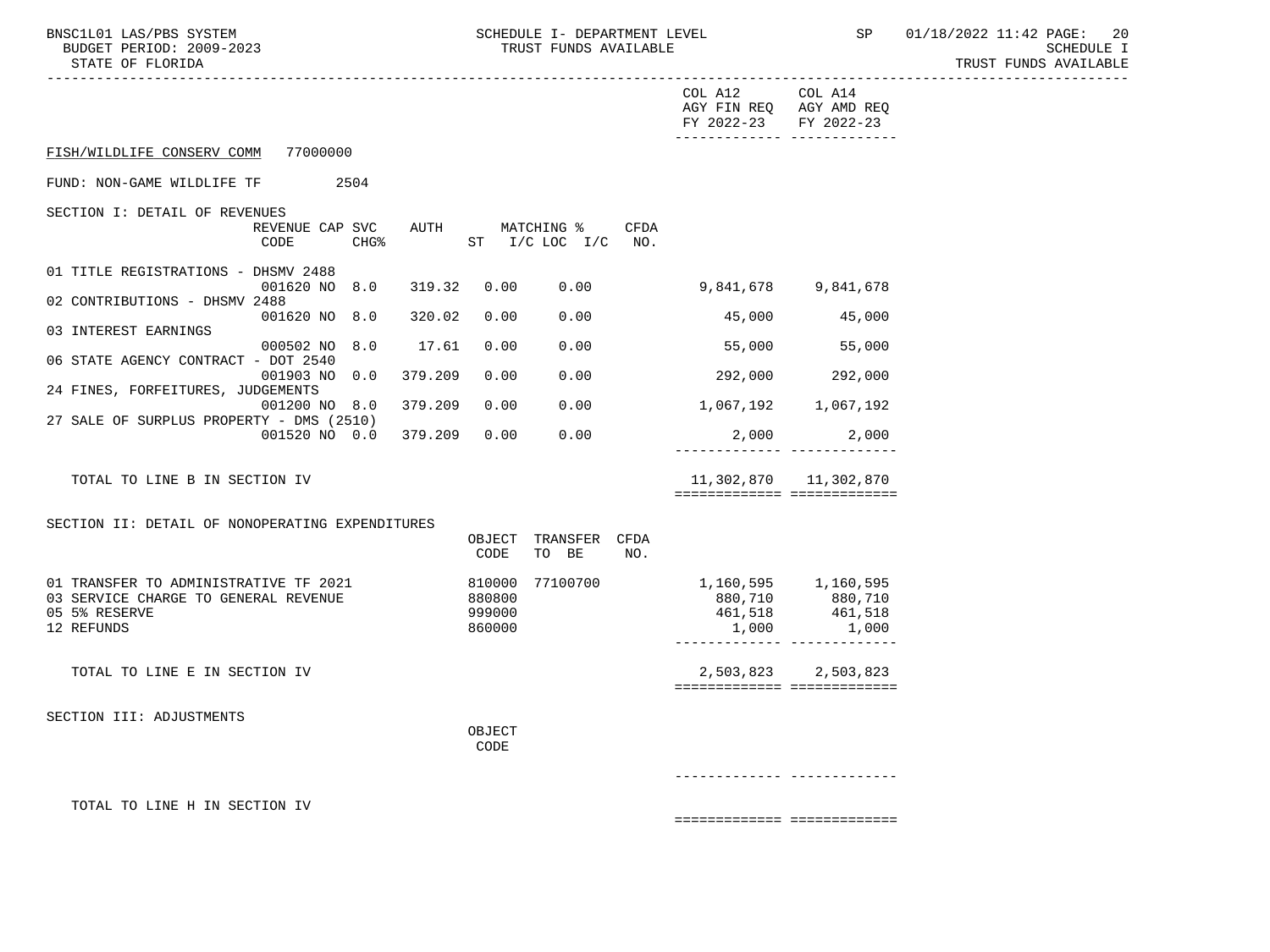| BNSC1L01 LAS/PBS SYSTEM<br>BUDGET PERIOD: 2009-2023<br>STATE OF FLORIDA                                                                                                                                                                                                                                                                                                                | SCHEDULE I- DEPARTMENT LEVEL<br>TRUST FUNDS AVAILABLE |                                                            |                                                                                              |                                                                                                | SP 01/18/2022 11:42 PAGE: 21<br>SCHEDULE I<br>TRUST FUNDS AVAILABLE |
|----------------------------------------------------------------------------------------------------------------------------------------------------------------------------------------------------------------------------------------------------------------------------------------------------------------------------------------------------------------------------------------|-------------------------------------------------------|------------------------------------------------------------|----------------------------------------------------------------------------------------------|------------------------------------------------------------------------------------------------|---------------------------------------------------------------------|
|                                                                                                                                                                                                                                                                                                                                                                                        |                                                       |                                                            | COL A12 COL A14<br>AGY FIN REQ AGY AMD REQ<br>FY 2022-23<br>________________________________ | FY 2022-23                                                                                     |                                                                     |
| FISH/WILDLIFE CONSERV COMM 77000000                                                                                                                                                                                                                                                                                                                                                    |                                                       |                                                            |                                                                                              |                                                                                                |                                                                     |
| 2504<br>FUND: NON-GAME WILDLIFE TF                                                                                                                                                                                                                                                                                                                                                     |                                                       |                                                            |                                                                                              |                                                                                                |                                                                     |
| SECTION IV: SUMMARY                                                                                                                                                                                                                                                                                                                                                                    |                                                       |                                                            |                                                                                              |                                                                                                |                                                                     |
| UNRESERVED FUND BALANCE - JULY 1<br>ADD: REVENUES (FROM SECTION I)<br>TOTAL FUNDS AVAILABLE (LINE A + LINE B)<br>LESS: OPERATING EXPENDITURES<br>LESS: NONOPERATING EXPENDITURES (SECTION II)<br>LESS: FIXED CAPITAL OUTLAY (TOTAL ONLY)<br>UNRESERVED FUND BALANCE - JUNE 30 - BEFORE ADJ<br>NET ADJUSTMENTS (FROM SECTION III) (H)<br>ADJUSTED UNRESERVED FUND BALANCE - JUNE 30 (I) | (A)<br>(B)<br>(C)<br>(D)<br>(E)<br>(F)<br>(G)         |                                                            | 4,323,713 4,323,713<br>15,626,583<br>9,072,116 9,072,116<br>4,050,644                        | 11,302,870 11,302,870<br>15,626,583<br>2,503,823 2,503,823<br>4,050,644 4,050,644<br>4,050,644 |                                                                     |
| SCHEDULE IB: DETAIL OF UNRESERVED FUND BALANCE                                                                                                                                                                                                                                                                                                                                         | FUNDING SOURCE                                        | $STATE(S)$ RESTRICTED $(R)$<br>NONSTATE(N) UNRESTRICTED(U) |                                                                                              |                                                                                                |                                                                     |
| 01 TITLE REG FEES/SPEEDING FINES UNEXPENDED S                                                                                                                                                                                                                                                                                                                                          |                                                       |                                                            | -------- ----                                                                                | 4,050,644 4,050,644                                                                            |                                                                     |
| ADJUSTED UNRESERVED FUND BALANCE - JUNE 30                                                                                                                                                                                                                                                                                                                                             |                                                       |                                                            |                                                                                              | 4,050,644 4,050,644                                                                            |                                                                     |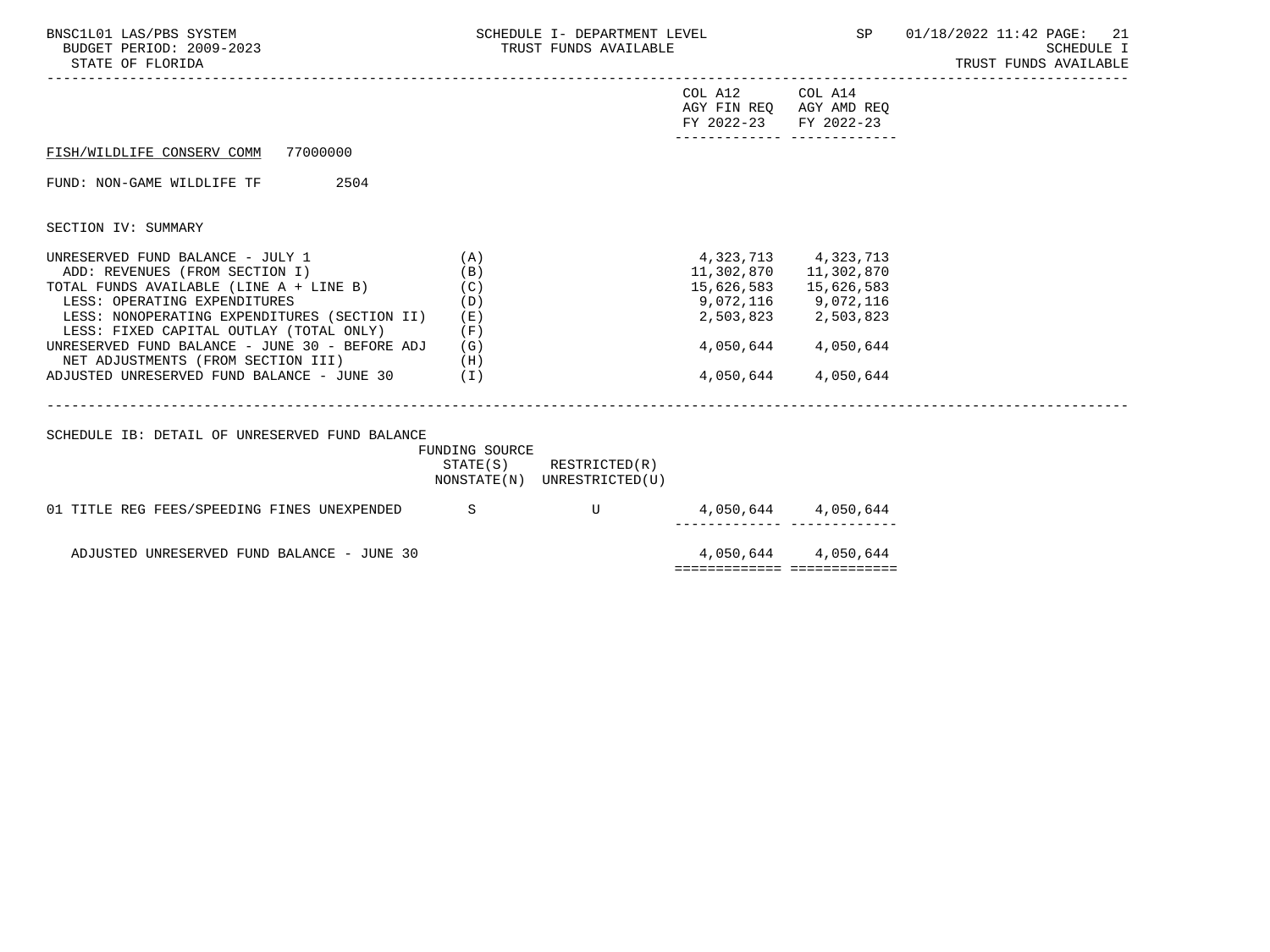-----------------------------------------------------------------------------------------------------------------------------------

|                                                                                                     |                  |         |                            |                                   |             | COL A12 COL A14<br>AGY FIN REQ AGY AMD REQ<br>FY 2022-23 | FY 2022-23                                          |
|-----------------------------------------------------------------------------------------------------|------------------|---------|----------------------------|-----------------------------------|-------------|----------------------------------------------------------|-----------------------------------------------------|
| FISH/WILDLIFE CONSERV COMM 77000000                                                                 |                  |         |                            |                                   |             |                                                          |                                                     |
| FUND: SAVE THE MANATEE TF                                                                           | 2611             |         |                            |                                   |             |                                                          |                                                     |
| SECTION I: DETAIL OF REVENUES<br>REVENUE CAP SVC<br>CODE                                            | CHG <sup>8</sup> |         |                            | AUTH MATCHING %<br>ST I/C LOC I/C | CFDA<br>NO. |                                                          |                                                     |
| 01 VESSEL REGISTRATION - DHSMV 2488<br>001620 NO 8.0<br>03 DONATIONS - DHSMV 2488                   |                  | 328.72  | 0.00                       | 0.00                              |             |                                                          | 4, 163, 471 4, 163, 471                             |
| 001620 NO 8.0                                                                                       |                  | 328.72  | 0.00                       | 0.00                              |             | 70,000                                                   | 70,000                                              |
| 04 INTEREST ON INVESTMENTS<br>000502 NO 8.0                                                         |                  | 17.61   | 0.00                       | 0.00                              |             | 26,000                                                   | 26,000                                              |
| 19 SALE OF SURPLUS PROPERTY<br>002900 NO 8.0                                                        |                  | 273.055 | 0.00                       | 0.00                              |             | ----------                                               | 1,000 1,000                                         |
| TOTAL TO LINE B IN SECTION IV                                                                       |                  |         |                            |                                   |             | ============================                             | 4, 260, 471 4, 260, 471                             |
| SECTION II: DETAIL OF NONOPERATING EXPENDITURES                                                     |                  |         | OBJECT<br>CODE             | TRANSFER<br>TO BE                 | CFDA<br>NO. |                                                          |                                                     |
| 01 TRANSFER TO ADMINISTRATIVE TF 2021<br>03 SERVICE CHARGE TO GENERAL REVENUE 1000<br>05 5% RESERVE |                  |         | 810000<br>880800<br>999000 | 77100700                          |             | 340,837<br>170,287                                       | 501,062 501,062<br>340,837<br>170,287               |
| TOTAL TO LINE E IN SECTION IV                                                                       |                  |         |                            |                                   |             |                                                          | 1,012,186 1,012,186<br>============================ |
| SECTION III: ADJUSTMENTS                                                                            |                  |         | OBJECT<br>CODE             |                                   |             |                                                          |                                                     |
| 11 BA - EOG #B0326                                                                                  |                  |         | 991000                     |                                   |             | --------- -------                                        | $150,000-$                                          |
| TOTAL TO LINE H IN SECTION IV                                                                       |                  |         |                            |                                   |             | ============================                             | $150,000 -$                                         |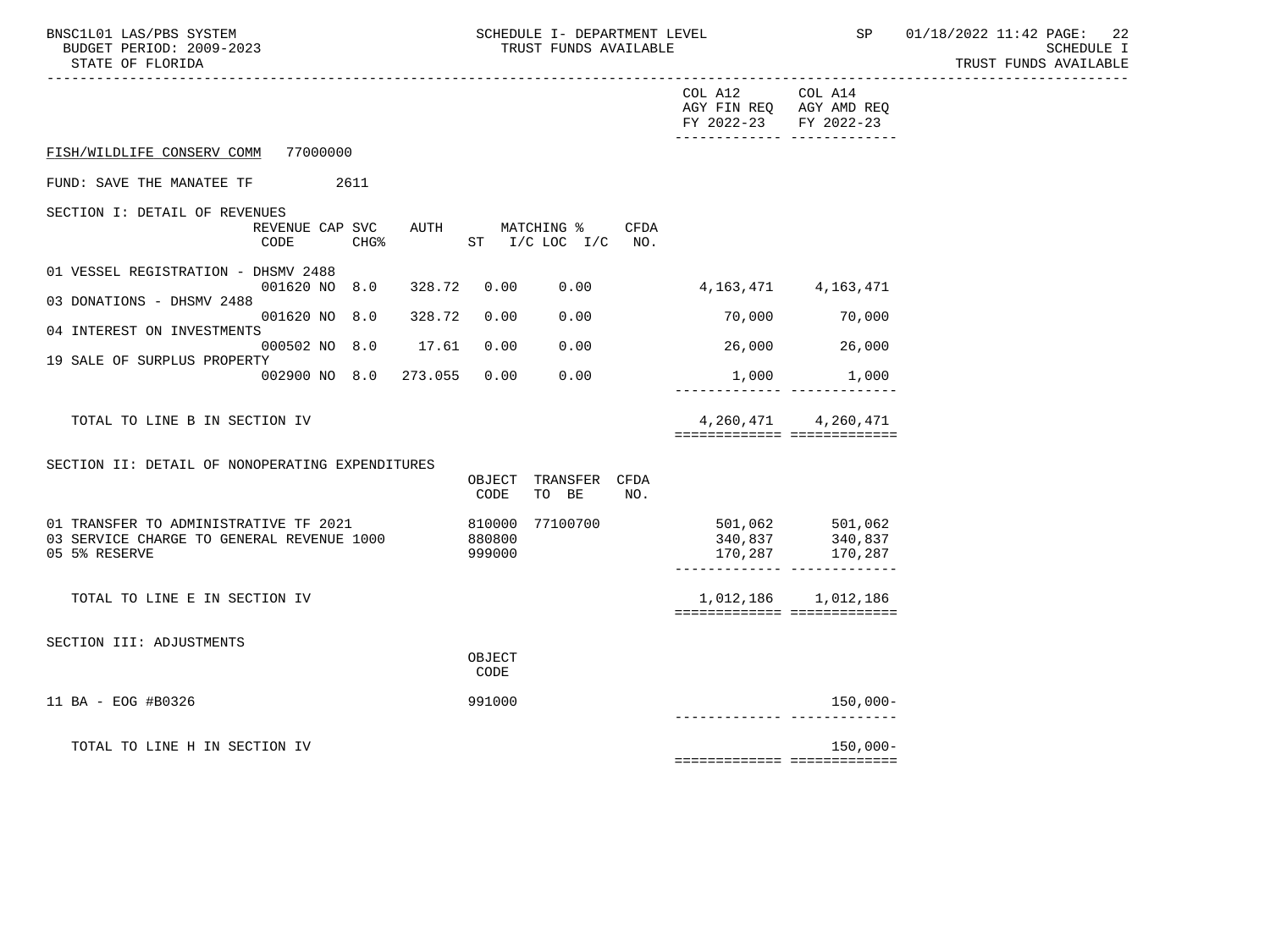| BNSC1L01 LAS/PBS SYSTEM<br>BUDGET PERIOD: 2009-2023<br>STATE OF FLORIDA                                                                                                                                                                                                                                                                                                                | SCHEDULE I- DEPARTMENT LEVEL<br>TRUST FUNDS AVAILABLE |                                                       |                                                                                                     |                                                                                                                                                                                   | SP 01/18/2022 11:42 PAGE: 23<br>SCHEDULE I<br>TRUST FUNDS AVAILABLE<br>-------------- |
|----------------------------------------------------------------------------------------------------------------------------------------------------------------------------------------------------------------------------------------------------------------------------------------------------------------------------------------------------------------------------------------|-------------------------------------------------------|-------------------------------------------------------|-----------------------------------------------------------------------------------------------------|-----------------------------------------------------------------------------------------------------------------------------------------------------------------------------------|---------------------------------------------------------------------------------------|
|                                                                                                                                                                                                                                                                                                                                                                                        |                                                       |                                                       | COL A12 COL A14<br>AGY FIN REQ AGY AMD REQ<br>FY 2022-23 FY 2022-23<br>-------------- ------------- |                                                                                                                                                                                   |                                                                                       |
| FISH/WILDLIFE CONSERV COMM 77000000                                                                                                                                                                                                                                                                                                                                                    |                                                       |                                                       |                                                                                                     |                                                                                                                                                                                   |                                                                                       |
| 2611<br>FUND: SAVE THE MANATEE TF                                                                                                                                                                                                                                                                                                                                                      |                                                       |                                                       |                                                                                                     |                                                                                                                                                                                   |                                                                                       |
| SECTION IV: SUMMARY                                                                                                                                                                                                                                                                                                                                                                    |                                                       |                                                       |                                                                                                     |                                                                                                                                                                                   |                                                                                       |
| UNRESERVED FUND BALANCE - JULY 1<br>ADD: REVENUES (FROM SECTION I)<br>TOTAL FUNDS AVAILABLE (LINE A + LINE B)<br>LESS: OPERATING EXPENDITURES<br>LESS: NONOPERATING EXPENDITURES (SECTION II)<br>LESS: FIXED CAPITAL OUTLAY (TOTAL ONLY)<br>UNRESERVED FUND BALANCE - JUNE 30 - BEFORE ADJ<br>NET ADJUSTMENTS (FROM SECTION III) (H)<br>ADJUSTED UNRESERVED FUND BALANCE - JUNE 30 (I) | (A)<br>(B)<br>(C)<br>(D)<br>(E)<br>(F)<br>(G)         |                                                       |                                                                                                     | 1,900,267 1,900,267<br>4,260,471 4,260,471<br>6,160,738 6,160,738<br>3,916,692 3,916,692<br>1,012,186 1,012,186<br>$1, 231, 860$ $1, 231, 860$<br>150,000-<br>1,231,860 1,081,860 |                                                                                       |
| SCHEDULE IB: DETAIL OF UNRESERVED FUND BALANCE                                                                                                                                                                                                                                                                                                                                         | FUNDING SOURCE                                        |                                                       |                                                                                                     |                                                                                                                                                                                   |                                                                                       |
|                                                                                                                                                                                                                                                                                                                                                                                        |                                                       | STATE(S) RESTRICTED(R)<br>NONSTATE(N) UNRESTRICTED(U) |                                                                                                     |                                                                                                                                                                                   |                                                                                       |
| 01 SPECIALTY LICENSE TAG SALES                                                                                                                                                                                                                                                                                                                                                         | S                                                     | U 1,231,860 1,081,860                                 |                                                                                                     |                                                                                                                                                                                   |                                                                                       |
| ADJUSTED UNRESERVED FUND BALANCE - JUNE 30                                                                                                                                                                                                                                                                                                                                             |                                                       |                                                       | sessessessesse sessessessesse                                                                       | 1,231,860 1,081,860                                                                                                                                                               |                                                                                       |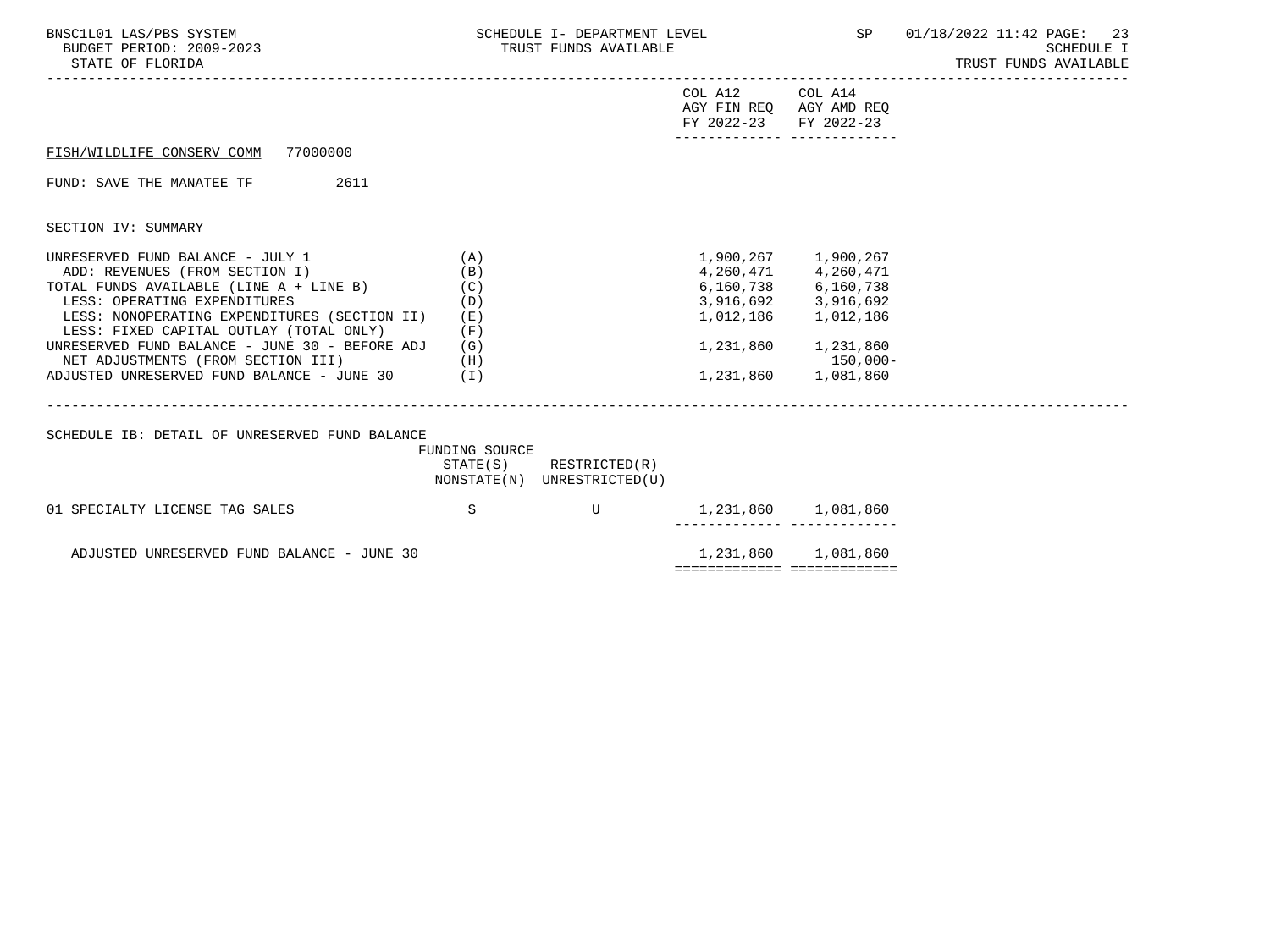|                                           |                         |          |                  |                             |      |                              |             | COL A12<br>FY 2022-23 | COL A14<br>AGY FIN REQ AGY AMD REQ<br>FY 2022-23 |
|-------------------------------------------|-------------------------|----------|------------------|-----------------------------|------|------------------------------|-------------|-----------------------|--------------------------------------------------|
| FISH/WILDLIFE CONSERV COMM                |                         | 77000000 |                  |                             |      |                              |             |                       |                                                  |
| FUND: STATE GAME TRUST FUND               |                         |          | 2672             |                             |      |                              |             |                       |                                                  |
| SECTION I: DETAIL OF REVENUES             | REVENUE CAP SVC<br>CODE |          | CHG <sup>8</sup> | AUTH                        |      | MATCHING %<br>ST I/C LOC I/C | CFDA<br>NO. |                       |                                                  |
| AI NON-FWC LICENSE COLLECTIONS            | 000200 YES 0.0          |          |                  | 379.211                     | 0.00 | 0.00                         |             | 320,000               | 320,000                                          |
| AJ REC USER PER FLOW THRU                 | 000100 YES 0.0          |          |                  | 379.211                     | 0.00 | 0.00                         |             | 200,000               | 200,000                                          |
| A1 CAPTIVE WILDLIFE PERMITS               | 001500 NO 0.0           |          |                  | 379.211                     | 0.00 | 0.00                         |             | 320,000               | 320,000                                          |
| A4 DLE CONTRACTS - DIRECT                 | 001010 NO 0.0           |          |                  | 379.106                     | 0.00 | 0.00                         |             | 375,000               | 375,000                                          |
| Z3 FINES, FORFEITURES, JUDGE              | 001202 NO 0.0           |          |                  | 379.407                     | 0.00 | 0.00                         |             | 75,000                | 75,000                                           |
| Z6 FEES, CHARGES, COMMISSIONS             | 001904 NO 0.0           |          |                  | 379.211                     | 0.00 | 0.00                         |             | 10,000                | 10,000                                           |
| 01 RECREATIONAL LICENSES                  | 000200 YES 0.0          |          |                  | 379.352                     | 0.00 | 0.00                         |             | 21,958,425            | 21,958,425                                       |
| 03 COMMERCIAL LICENSES-SALTWATER          | 000200 YES 0.0          |          |                  | 379.362                     | 0.00 | 0.00                         |             | 282,000               | 282,000                                          |
| 04 ALLIGATOR PROGRAM                      |                         |          |                  |                             |      |                              |             |                       |                                                  |
| 13 DOR MOTOR FUEL TAX                     |                         |          |                  | 000200 YES 0.0 379.3751     | 0.00 | 0.00                         |             | 3,000,000             | 3,000,000                                        |
| 20 YOUTH CAMP                             | 001600 NO 0.0           |          |                  | 206.606                     | 0.00 | 0.00                         |             | 2,500,000             | 2,500,000                                        |
| 23 BASS TAG - HSMV 2488                   | 000100 YES 0.0          |          |                  | 379.352                     | 0.00 | 0.00                         |             | 282,000               | 282,000                                          |
| 24 FISH TAGS                              |                         |          |                  | 001600 NO 0.0 320.08058     | 0.00 | 0.00                         |             | 281,031               | 281,031                                          |
| 25 DAY USE FEES                           | 000100 YES 0.0          |          |                  | 379.354                     | 0.00 | 0.00                         |             | 20,000                | 20,000                                           |
| 26 RECREATIONAL USER ADMIN                | 000100 YES 0.0          |          |                  | 379.354                     | 0.00 | 0.00                         |             | 65,000                | 65,000                                           |
| 27 SPECIAL OP HUNT APP FEE1               | 000100 YES 0.0          |          |                  | 379.354                     | 0.00 | 0.00                         |             | 5,000                 | 5,000                                            |
| 33 GRAZING CONTRACTS                      | 000200 YES 0.0          |          |                  | 379.354                     | 0.00 | 0.00                         |             | 300,000               | 300,000                                          |
| 39 5 YEAR/LT/SPORTS LICENCE ISSUANCE FEES |                         |          |                  | 000100 YES 0.0 379.354 0.00 |      | 0.00                         |             | 200,000               | 200,000                                          |
| 40 INTEREST_EARNINGS                      | 000100 YES 0.0          |          |                  | 379.352                     | 0.00 | 0.00                         |             | 2,550,000             | 2,550,000                                        |
| 47 TR FR DEDICATED TF 2158                | 000502 NO 0.0           |          |                  | 17.61                       | 0.00 | 0.00                         |             | 225,000               | 225,000                                          |
| 54 PERQUISITES                            | 001500 NO 0.0           |          |                  | 379.203                     | 0.00 | 0.00                         |             | 635,000               | 635,000                                          |
|                                           | 001905 YES 0.0          |          |                  | 379.211                     | 0.00 | 0.00                         |             | 650,000               | 650,000                                          |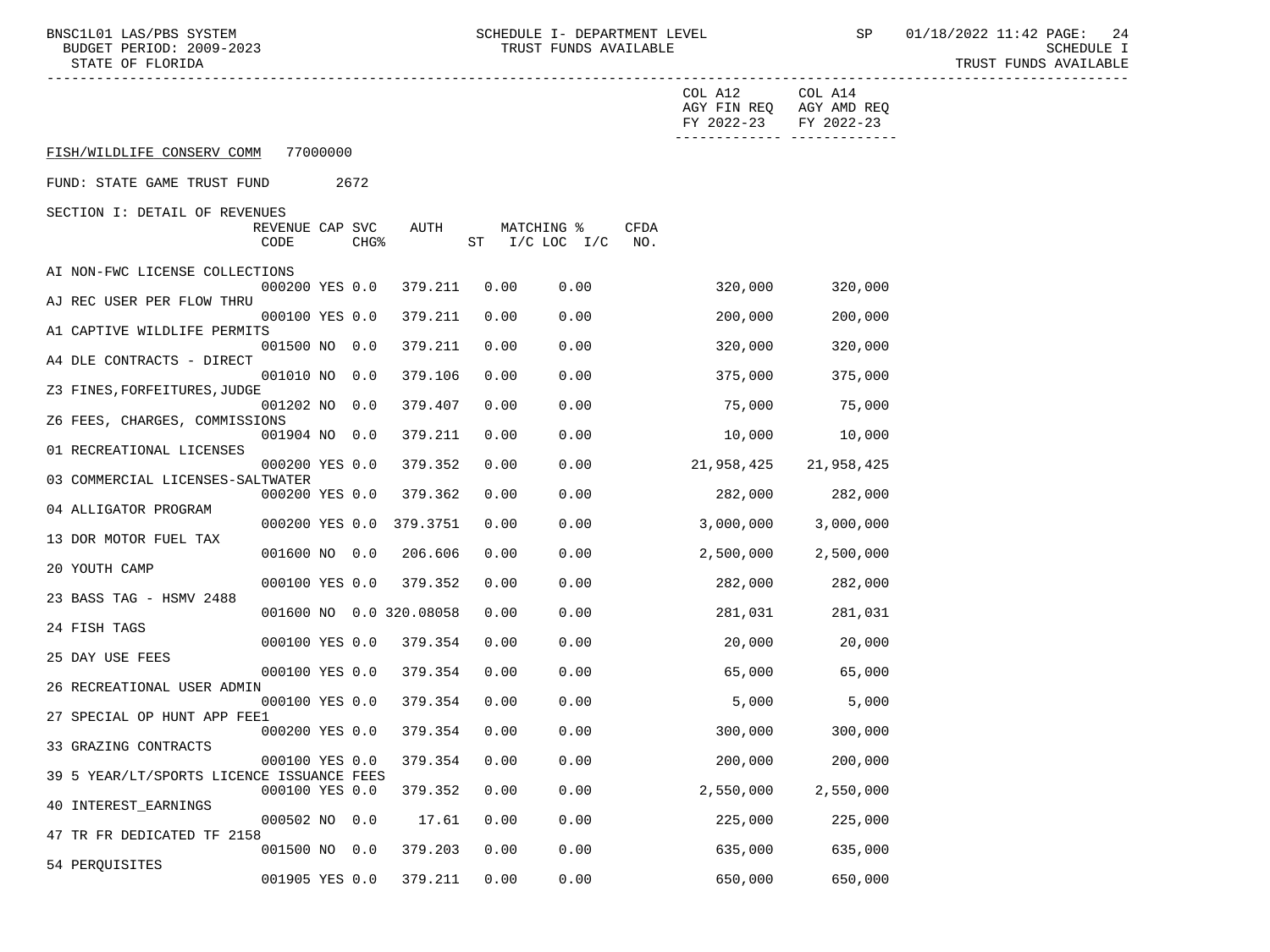BNSC1L01 LAS/PBS SYSTEM SCHEDULE I- DEPARTMENT LEVEL SP 01/18/2022 11:42 PAGE: 25<br>BUDGET PERIOD: 2009-2023 TRUST FUNDS AVAILABLE

|                                                        |                         |  |                  |                       |                |                                      |                                 | COL A12 COL A14<br>AGY FIN REQ AGY AMD REQ<br>FY 2022-23 FY 2022-23 | -------------- -------------- |
|--------------------------------------------------------|-------------------------|--|------------------|-----------------------|----------------|--------------------------------------|---------------------------------|---------------------------------------------------------------------|-------------------------------|
| FISH/WILDLIFE CONSERV COMM 77000000                    |                         |  |                  |                       |                |                                      |                                 |                                                                     |                               |
| FUND: STATE GAME TRUST FUND<br>2672                    |                         |  |                  |                       |                |                                      |                                 |                                                                     |                               |
| SECTION I: DETAIL OF REVENUES                          |                         |  |                  |                       |                |                                      |                                 |                                                                     |                               |
|                                                        | REVENUE CAP SVC<br>CODE |  | CHG <sup>8</sup> | AUTH                  |                | MATCHING %<br>ST $I/C$ LOC $I/C$ NO. | CFDA                            |                                                                     |                               |
| 60 HGM CONTRACTS-DIRECT                                |                         |  |                  |                       |                |                                      |                                 |                                                                     |                               |
| 62 HOLIDAY PARK CONCESSION                             | 001010 NO 0.0           |  |                  | 379.106               | 0.00           | 0.00                                 |                                 | 650,000                                                             | 650,000                       |
| 78 CONTRIBUTIONS                                       | 002102 NO 0.0           |  |                  | 379.354               | 0.00           | 0.00                                 |                                 | 50,000                                                              | 50,000                        |
|                                                        | 001101 NO 0.0           |  |                  | 379.352               | 0.00           | 0.00                                 |                                 | 517,000                                                             | 517,000                       |
| 83 LAND MANAGEMENT INCOME                              | 000100 YES 0.0          |  |                  | 379.354               | 0.00           | 0.00                                 |                                 | 890,000                                                             | 890,000                       |
| 84 REFUNDS & REIMB                                     | 001800 NO 0.0           |  |                  | 379.211               | 0.00           | 0.00                                 |                                 | 35,000                                                              | 35,000                        |
| 85 TRANSFER WITHIN AGENCY 2458                         | 001500 NO 0.0           |  |                  | 379.207               | 0.00           | 0.00                                 |                                 | 425,000                                                             | 425,000                       |
| 92 APIARY CONTRACTS                                    |                         |  |                  |                       | 0.00           | 0.00                                 |                                 |                                                                     | 2,000                         |
| 93 BILLBOARD LEASES                                    | 002101 NO 0.0           |  |                  | 379.354               |                |                                      |                                 | 2,000                                                               |                               |
| 99 TIMBER SALES                                        | 002100 NO 0.0           |  |                  | 379.354               | 0.00           | 0.00                                 |                                 | 10,000                                                              | 10,000                        |
|                                                        |                         |  |                  | 000900 NO 0.0 379.354 | 0.00           | 0.00                                 |                                 |                                                                     | 125,000 125,000               |
| TOTAL TO LINE B IN SECTION IV                          |                         |  |                  |                       |                |                                      |                                 |                                                                     | 36,957,456 36,957,456         |
|                                                        |                         |  |                  |                       |                |                                      |                                 | ============================                                        |                               |
| SECTION II: DETAIL OF NONOPERATING EXPENDITURES        |                         |  |                  |                       |                | TRANSFER CFDA                        |                                 |                                                                     |                               |
|                                                        |                         |  |                  |                       | OBJECT<br>CODE | TO BE                                | NO.                             |                                                                     |                               |
| V1 TRANSFER TO DACS - ALLIGATOR MARKETING              |                         |  |                  |                       | 810000         |                                      |                                 | 150,000 150,000<br>3,831,183 3,831,183                              |                               |
| 01 TRANSFER TO ADMINISTRATIVE TF 2021<br>04 5% RESERVE |                         |  |                  | 810000<br>999000      | 77100700       |                                      |                                 | $1,520,427$<br>$370,000$<br>$370,000$<br>$370,000$                  |                               |
| 08 TRANSFER TO TAX COLLECTOR<br>15 REFUNDS             |                         |  |                  | 810000<br>860000      |                |                                      | 200,000                         | 200,000                                                             |                               |
|                                                        |                         |  |                  |                       |                |                                      |                                 |                                                                     |                               |
| TOTAL TO LINE E IN SECTION IV                          |                         |  |                  |                       |                |                                      | _______________________________ | 6,071,610 6,071,610                                                 |                               |